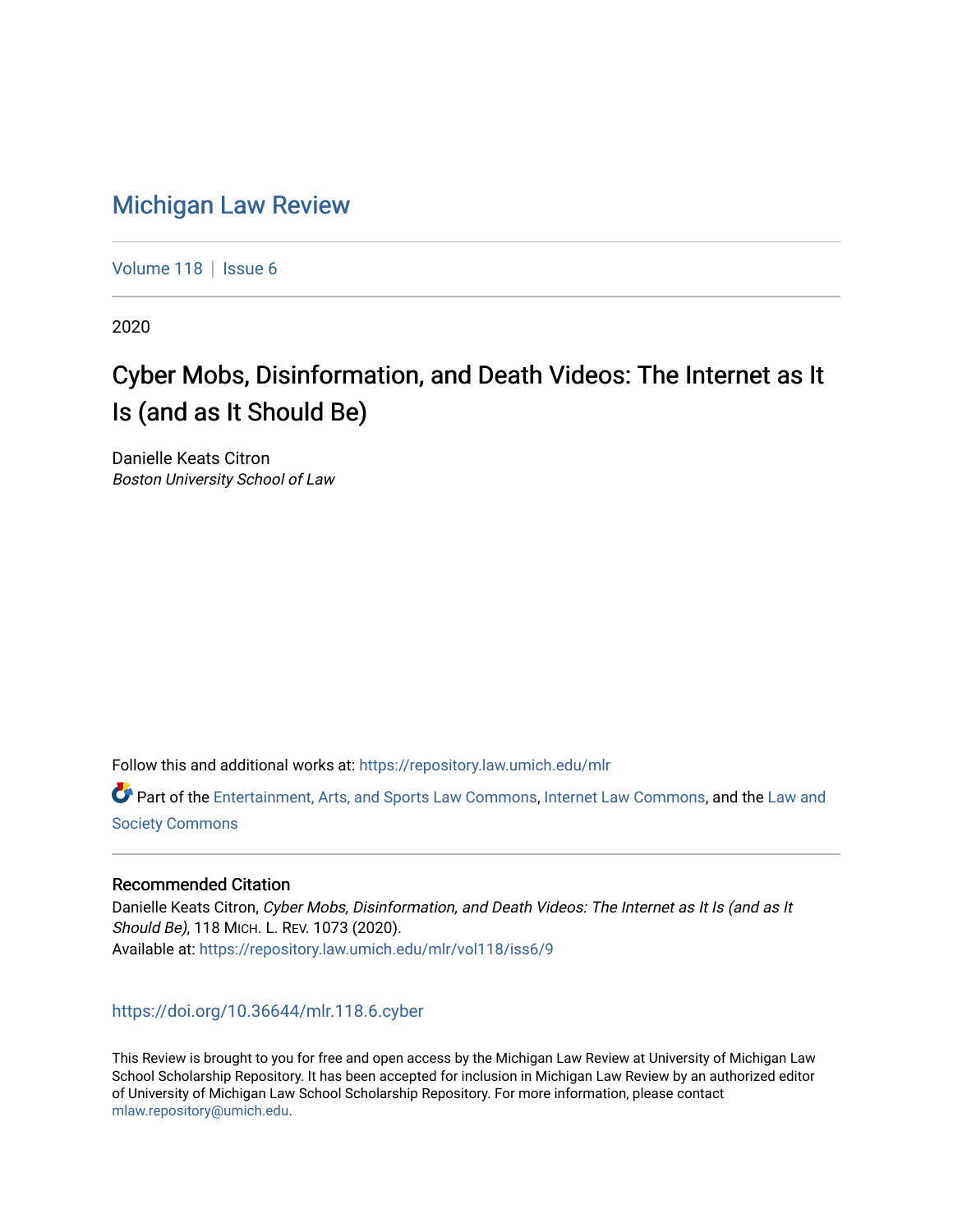# **CYBER MOBS, DISINFORMATION, AND DEATH VIDEOS: THE INTERNET AS IT IS (AND AS IT SHOULD BE)**

### Danielle Keats Citron\*

SABRINA. By Nick Drnaso. Montreal: Drawn & Quarterly. 2018. Pp. 203. \$27.95.

# **INTRODUCTION**

Nick Drnaso's<sup>1</sup> graphic novel Sabrina provides a powerful snapshot of online norms. The picture is not pretty: A young woman goes missing. Her grief-stricken boyfriend cannot bear to stay in their home and escapes to a friend's house. Her sister struggles with the pain of her loss. We learn that the woman's neighbor, a misogynist loner, killed her and recorded the murder. Online, people clamor for the video.

The execution video leaks and goes viral. The media hounds the woman's sister and her boyfriend. A conspiracy theorist with a popular radio show argues that the murder is a deep-state hoax. He gins up a cyber mob to "investigate" what is really going on.

A cyber mob descends. The woman's family, her boyfriend, and her boyfriend's friend are smeared as crisis actors. They are barraged with death threats, and their personal information is posted far and wide. The attacks continue until a shooting massacre captures the conspiracy theorist's attention. The cyber mob redirects its wrath at other mourners.

The novel raises important questions about the interaction of human behavior, culture, and law in the digital age. What compels people to like, click, and share grotesque execution videos, conspiracy theories, and destructive falsehoods? We have always been drawn to information that resonates with us, but the online environment seems to supercharge human

Professor of Law, Boston University School of Law; Vice President, Cyber Civil Rights Initiative; Affiliate Fellow, Yale Information Society Project; Affiliate Scholar, Stanford Center on Internet and Society. I am grateful to Mary Anne Franks and Sara Rimer for their helpful insights, to Carrie Goldberg for talking to me about her important work, to Ellie Citron and Brian Flaherty for excellent feedback and research, and to Tyler Gabrielski for his kind assistance. This project benefited from the support of Boston University School of Law and my wonderful deans—Dean Angela Onwuachi-Willig and Associate Dean Stacey Dogan. Deep thanks to the Michigan Law Review, my editors Nina Cahill and Andrew Lanham for their inspired suggestions, and to Cade Boland and Sarah McDonald for their helpful insights.

<sup>1.</sup> Author and graphic novelist. Drnaso was nominated for the Man Booker Prize in 2018.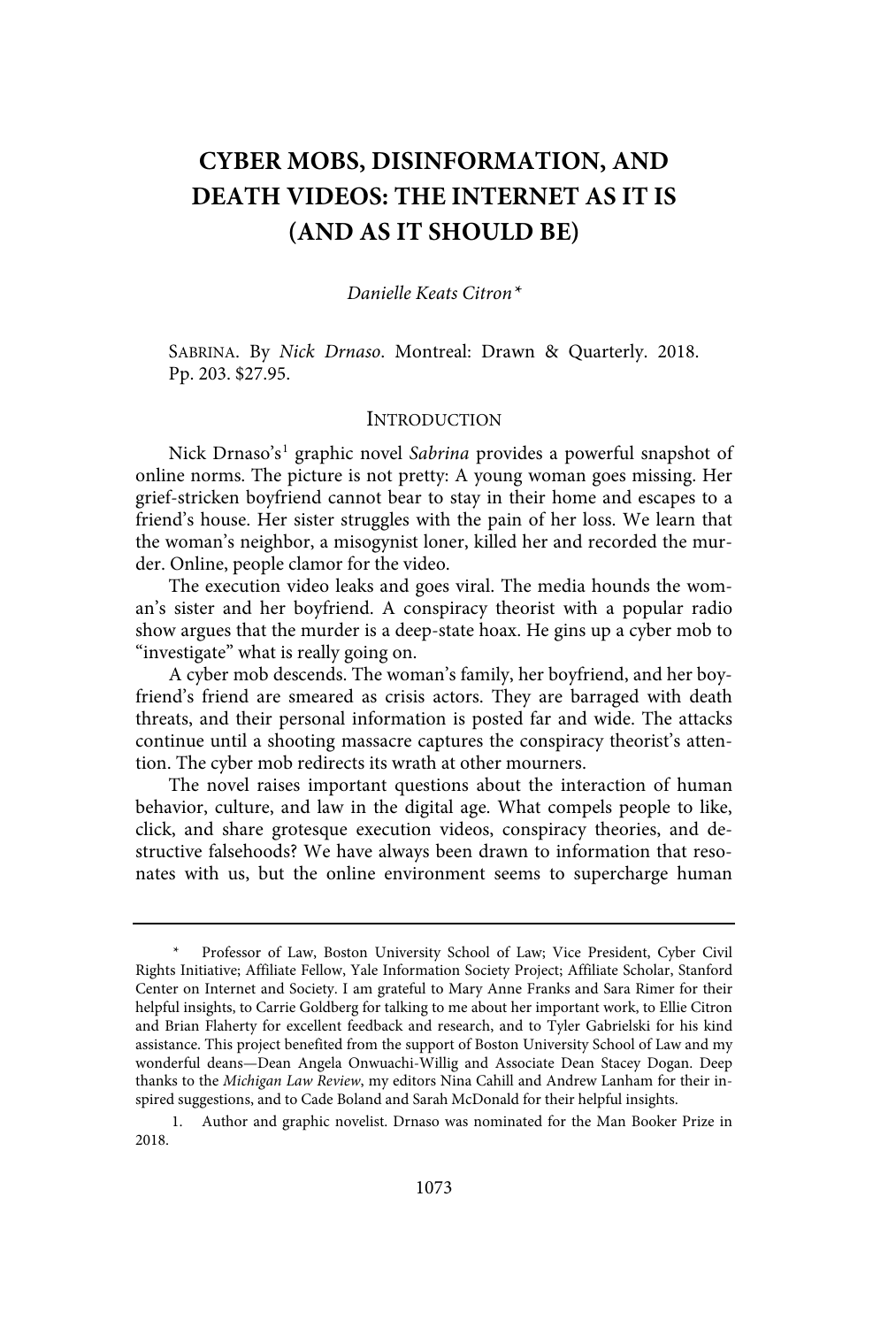biases. Why? Platforms structure and shape online activity, so what are they doing about online abuse? Each and every one of us is ultimately responsible for liking, clicking, and sharing the destruction. How can we work to change our behavior?

Right now, it is cheap and easy to wreak havoc online and for that havoc to go viral. Platforms act rationally—some might say responsibly to their shareholders—when they tolerate abuse that earns them advertising revenue and costs them nothing in legal liability.

Combatting cyber-mob attacks must be a priority. Law should raise the cost of cyber-mob attacks. It is time for tech companies to tackle some of the negative externalities of their business model. Platforms should not enjoy immunity from liability for user-generated content unless they have earned that immunity with reasonable content-moderation practices. Education should play a role as well. As digital citizens, we need to do better.

### I. EXPOSING THE DARK SIDE OF NETWORKED LIFE

Sabrina is an important read. Fiction and visual representations can alter our understanding of human experiences and struggles.<sup>2</sup> The recognition of human rights owes much to novels, art, and photographs that changed social attitudes by showing human pain and degradation in a visceral way. <sup>3</sup> As Hillary Chute has argued, hand-drawn pictures forge a personal connection with readers.<sup>4</sup> They help us bear witness to suffering.<sup>5</sup>

Sabrina does this in spades. Male aggression and fear pervade Drnaso's graphic novel. So do dark, dull hues and slow-moving action. <sup>6</sup> The novel's inhabitants and environs appear muted, contemplative, and restrained except when the action moves online. Then, texts, emails, blog posts, comments, videos, Skype calls, and multiplayer games appear in stronger colors.<sup>7</sup> Then, frenetic, impulsive, and disturbing developments come to the fore.

The novel's contrast of quiet introspection offline to the loud negativity online allows readers to feel how jarring and destabilizing a cyber-mob attack can be. One minute, people are safely and anonymously proceeding with the minutiae of daily life. The next, they are caught in the blinding glare

<sup>2</sup>. LYNN HUNT, INVENTING HUMAN RIGHTS 35–69, 82–92 (2007).

<sup>3.</sup> MARK PHILIP BRADLEY, THE WORLD REIMAGINED: AMERICANS AND HUMAN RIGHTS IN THE TWENTIETH CENTURY 9, 26, 48 (2016).

<sup>4.</sup> HILLARY L. CHUTE, DISASTER DRAWN: VISUAL WITNESS, COMICS, AND DOCUMENTARY FORM (2016).

<sup>5</sup>. Id.

<sup>6.</sup> Nick Drasno told the New Yorker that he "severely restricted his color palette" by design. He embraced an "ethic of subtraction: 'If there is a gas station in a comic, usually you see four cars. In "Sabrina," there are no cars.'" D.T. Max, The Bleak Brilliance of Nick Drnaso's Graphic Novels, NEW YORKER (Jan. 14, 2019), https://www.newyorker.com/magazine/2019 /01/21/the-bleak-brilliance-of-nick-drnasos-graphic-novels [https://perma.cc/F5WN-78J9].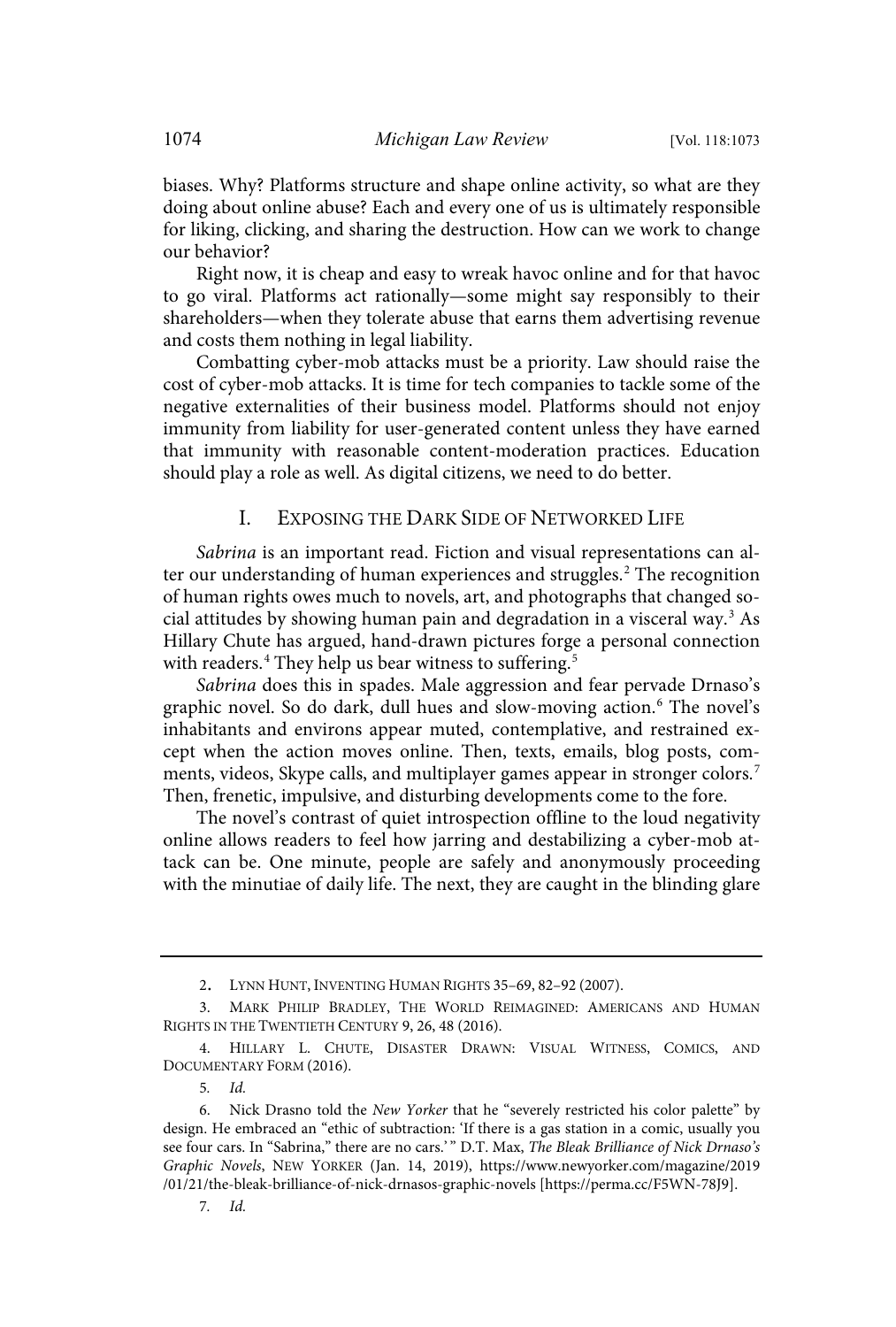of a cyber mob's attention. They are exposed, maligned, and scared. Sabrina helps us appreciate what it is like to be in the vortex of a cyber-mob attack.

The novel opens with Sabrina Gallo, whose later absence is a driving force of the story. Twenty-seven-year-old Sabrina is seen talking to her sister, Sandra, in their childhood home in Chicago (pp. 2–4, 81). After chatting about their parents, Sandra asks Sabrina to join her for a bike trip. The idea is to "[g]et out of the city. Get away from the internet" (p. 8).

Sabrina wonders about the safety of camping out alone (p. 8). After thinking quietly about the question, Sandra recalls a trip she took by herself at age nineteen (pp. 8–9). The experience was "a spring break nightmare. . . . lousy with college date rapists . . . " (p. 9). One night, three boys confronted her on the beach (p. 9). They were "out hunting," they said, and asked her to go to their room (p. 9). One of the boys grabbed Sandra's arm to prevent her from leaving (p. 9). Sandra managed to escape to a restaurant where she hid, crying in the bathroom (p. 9). She reveals the incident to Sabrina for the first time and says that she has not taken a vacation since (p. 9). Sandra assures Sabrina that their bike trip would be safe because "[t]he fucking wild animals stay in hotels" (p. 9).

Two days after the sisters' chat, Sabrina disappears (p. 58). She is last seen leaving work (p. 30). As time passes, her loved ones assume the worst (p. 37). Grief incapacitates her boyfriend of two years, Teddy King, who has been living with her (p. 16). Teddy flees to Colorado Springs to stay with a high-school friend, Calvin Wrobel, a cybersecurity analyst in the Air Force (pp. 12–31).

Teddy is seen in Calvin's guest room, listless and worried, while Sandra is seen cradled in a ball on the floor (pp. 54–59). With her hands over her ears, Sandra repeatedly cries, "I want it to stop" (pp. 62–63). Every night, Calvin returns home from work and tries to convince Teddy to eat something (pp. 32, 55). Calvin retreats to his bedroom to play first-person shooter video games with his Air Force buddies (p. 42). In online chats, someone says, "Just woke up and I can't fall back asleep. Killing people always puts me to sleep  $\ldots$ " (p. 42).

Soon, Sabrina's terrible fate is revealed. A twenty-three-year-old neighbor, Timmy Yancey, abducted and killed her (pp. 70, 81). He is a misogynist loner, an avid player of video games, and a freeloader whose mother pays his rent (p. 70). He is modeled after Elliot Rodger, a college dropout who shot and killed six people, including two sorority women, at the University of California, Santa Barbara, because, as he raged online, beautiful women refused to sleep with him.<sup>8</sup>

Chicago police learn about the killing after a newspaper contacts them about a VCR recording of the murder (pp. 67–76). The killer sent copies of

<sup>8.</sup> Id. (noting that Drnaso modeled Sabrina's murderer after Elliot Rodger); see also Isla Vista Massacre: What Do We Know About Elliot Rodger's Rampage?, NBC NEWS (May 26, 2014, 12:02 AM), https://www.nbcnews.com/storyline/isla-vista-rampage/isla-vista-massacrewhat-do-we-know-about-elliot-rodgers-n114416 [https://perma.cc/CV3Q-Y48G].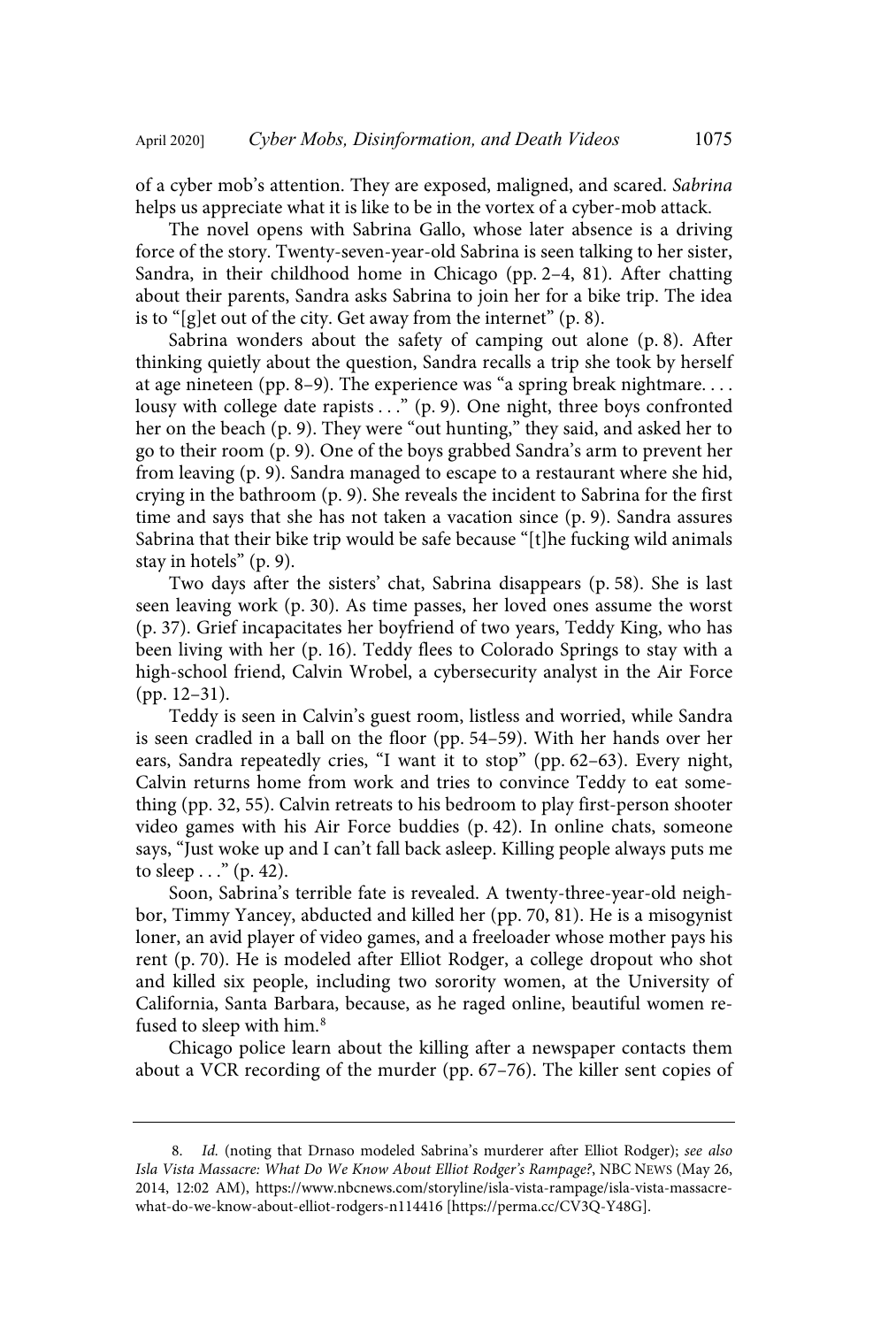the video to several news outlets, Chicago politicians, and a local sportscaster (p. 76). The police discover that after murdering Sabrina, the killer committed suicide (p. 72). The killer's smiling face is seen jutting out of a bloody bathtub in his apartment (p. 72). Although we never see the execution video, we learn that the killer wore a black mask and said on the tape, "It has become increasingly difficult for my voice to be heard above the din of chatter. This is only a means to an end" (pp. 81, 114).

After a news outlet posts a screenshot of the killer taken from the video (p. 76), online posters clamor to see the whole thing. Online commenters solicit links (p. 81). The comment "I NEED to see this," posted at 1:37 a.m., gets 101 likes (p. 81). Trending hashtags of the day include #TimmyYancey, #SabrinaGallo, #TheAvengers, and #SalmonRecall (p. 81).

Details about the killer's life appear in posts that garner hundreds of clicks, comments, and shares. The post "What we know about Timmy Yancey" reveals that he was "active" on men's rights message boards and had been banned from several online communities due to his "vitriolic rants" (p. 81).

The frenzy builds offline as well. Television crews surround Sandra's house (p. 99). The family issues a statement to stop people from contacting them, but to no avail (p. 99). Reporters camp out at Calvin's house to reach Teddy (p. 99). Calvin tells a coworker that only after a "big shooting happened in Buffalo" did the media retreat (p. 99). The shooting massacre diverts the public's attention, but just for a while.

After learning about Sabrina's death, Teddy spends his days listening to the radio (p. 88). He tunes into the show of conspiracy theorist Albert Douglas, a takeoff on Alex Jones's Infowars. <sup>9</sup> Teddy is seen hugging a pillow as he listens to Douglas talk about a "globalist" conspiracy to keep the public repressed (p. 88). According to Douglas, the government has been staging school shootings to keep people separated and scared (pp. 101, 118, 121).

Douglas urges listeners to harness their rage in the "right direction" (p. 88). "[The government is] going to announce a state of emergency. . . . Then they will shut down the power grid and disable the internet," Douglas insists (p. 138). He warns that at that point, fighting back will be useless: the "moment to organize an armed rebellion [will have] passed" (p. 138).

A month later, the execution video leaks and goes viral (pp. 112–13). According to Douglas, the video is being downloaded "five million times per hour" (p. 108). Online advertisements flash next to links to the execution video (p. 113). Searches for the video yield autocomplete suggestions that include the killer's name and various terms like "video leak," "download," "video full," and "video stream" (p. 113). Even Calvin succumbs to curiosity and searches for the video. He watches it while Teddy sleeps in the room next to him (p. 114). We see him struggling to make it to the bathroom to vomit (p. 114).

<sup>9.</sup> P. 88. Drnaso explained that his research for the book included "listen[ing] to podcasts of 'Infowars,' the extremist radio show hosted by Alex Jones." Max, supra note 6.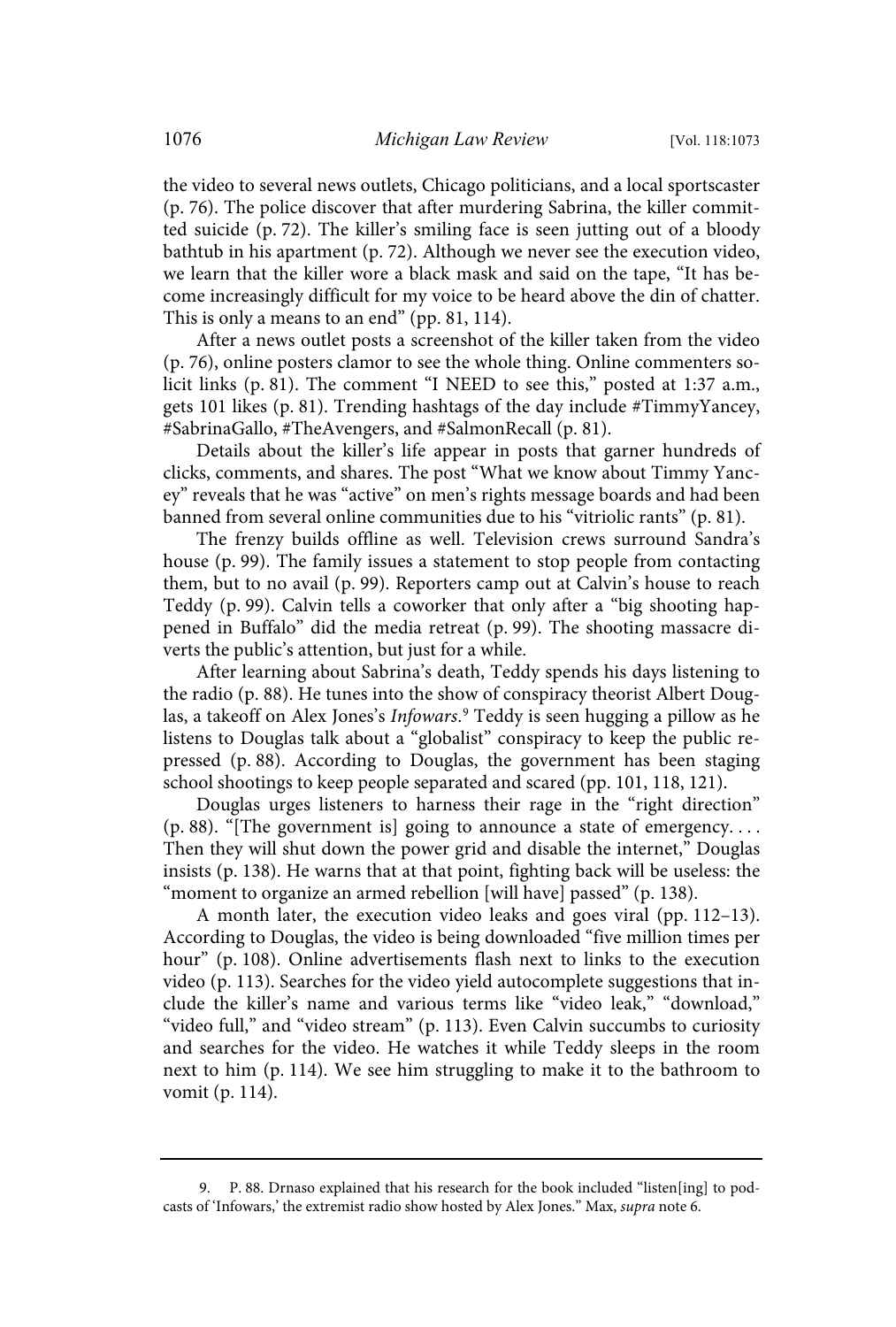The viral spread of the video generates intense media attention. Sandra is seen in news footage posted online crying and yelling, "This is madness! This has to stop! Get away from me!" (p. 113). Camera crews appear at Calvin's home (p. 109). He pleads for the crew to leave: "Please respect our privacy. I don't even know why you're asking me about this. I didn't even know Sandra" (p. 110).

As the madness escalates outside his bedroom and online, Teddy hides in Calvin's house (p. 117). He stays in bed listening to Douglas's show. Douglas turns his attention to Sabrina's murder (p. 117). According to Douglas, Sabrina's murder is a fiction: "I don't believe something like that could happen. . . . It's possible she never even existed," he says (p. 117).

At first, Teddy covers his ears when Douglas talks about Sabrina's death (p. 108). But then we see him listen, especially as Douglas makes the case that Sabrina is alive (p. 117). Douglas claims that the execution video is a government-created fake: "We know the military has access to advanced computer-generated image technology that the public won't be aware of for another ten years."<sup>10</sup> Douglas pleads with his audience not to believe what they are seeing. His entreaty? Do not be manipulated by "them" (pp. 117– 18).

Douglas calls upon his "amateur sleuths" to study the facts of Sabrina's case (p. 108). He tells them to find the "discrepancies, inaccuracies, distortions, and outright lies" (p. 108). Douglas urges his listeners to recognize and leverage their power: "Take one lonely person clacking away at a keyboard: powerless. Put them all together, and you have a force to be reckoned with that can move mountains" (p. 101).

Douglas's followers spread the false claim that Sabrina's death is a hoax. His website's discussion board has 6,790 posts devoted to Sabrina's case (p. 122). The posts include "Sabrina Gallo Alive!" and "Timmy Yancey - CIA Mind Controlled Killer" (p. 122). Other conspiracy websites follow suit, accusing Sabrina's loved ones and Calvin of being crisis actors (p. 119). Proof of the conspiracy? That Calvin referred to the victim by the wrong name when the media hijacked him outside his home and that he works for the Department of Defense (pp. 119, 121). Posts claim that Calvin and the killer were best friends (p. 122). A search of Calvin's name includes autocomplete suggestions including his name next to terms like "fake," "actor," and "exposed" (p. 119).

Sandra and Calvin receive hundreds of emails from strangers accusing them of lying and threatening death (pp. 119, 132, 155). Their contact information is published online. <sup>11</sup> An emailer ominously tells Sandra: "Your

<sup>10.</sup> P. 117. Drnaso is invoking the specter of deep fakes, machine-learning technology that manipulates or fabricates video or audio recordings to show people doing or saying things that they never did or said. Bobby Chesney & Danielle Citron, Deep Fakes: A Looming Challenge for Privacy, Democracy, and National Security, 107 CALIF. L. REV. 1753 (2019).

<sup>11.</sup> P. 122. See generally DANIELLE KEATS CITRON, HATE CRIMES IN CYBERSPACE 53 (2014) (explaining that cyber stalking often includes the publication of targeted individuals' personal information, which is known as doxing).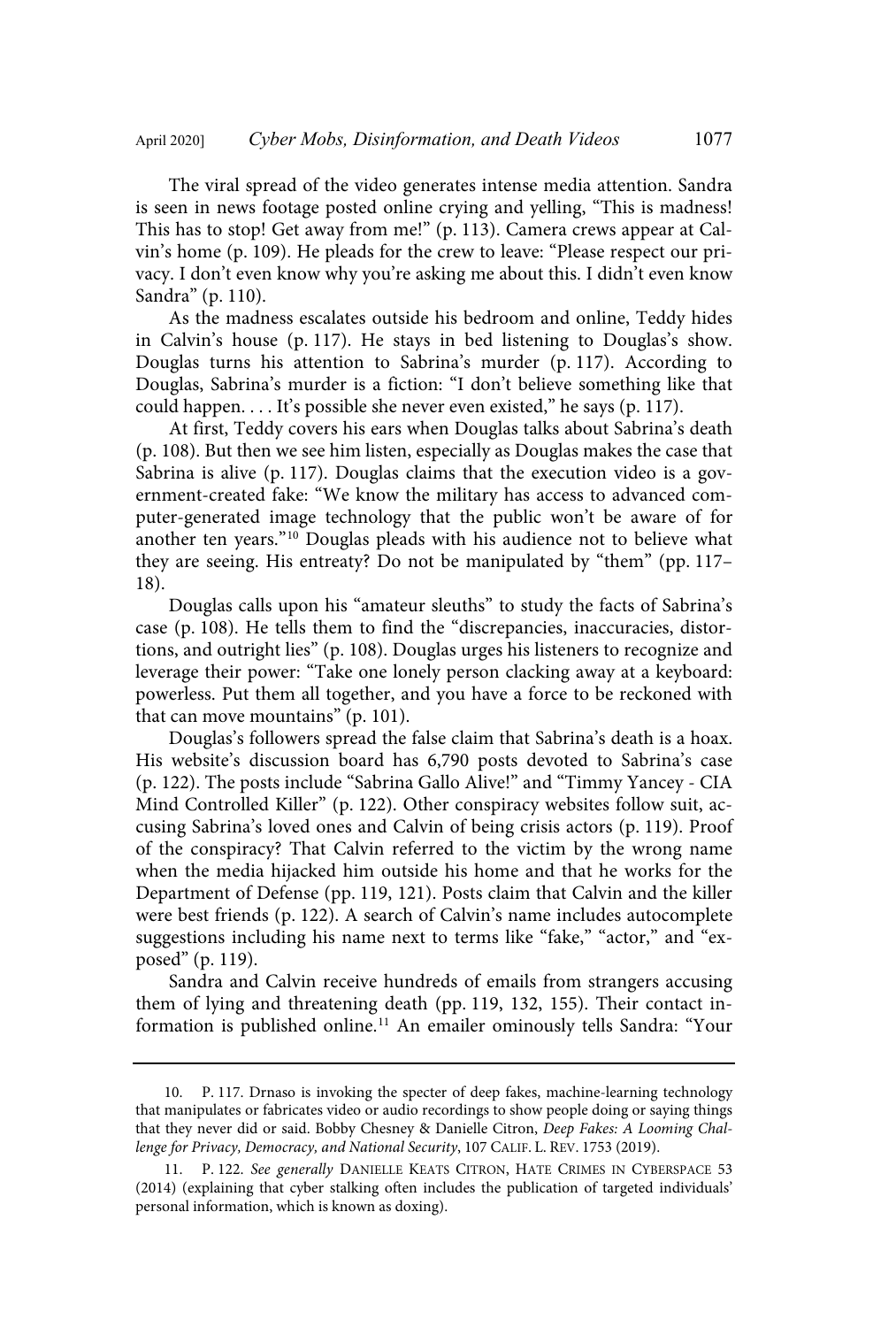address is online. People in our community are waking up to the truth. I'm armed and protected. See what happens if they try and test me" (p. 155). Online comments include, "Someone should kill you 'Calvin Wrobel'"; "Fraud! Your day is coming. We know your lies and will smoke you out where you live" (p. 120). An email sent to Calvin features the Florida address of his ex-wife and young daughter next to the missive, "It's a dangerous world out there. Please do the right thing" (p. 122).

Sabrina ably captures the breathtaking velocity of disinformation online and the rapid escalation to terroristic threats. Alex Jones's smears of the Sandy Hook families took no time to spread to all corners of the internet.<sup>12</sup> Yes, message boards like 4chan and 8chan were filled with damaging lies about the parents and their personal information. But so were mainstream sites like Facebook and Twitter. <sup>13</sup> In short order, the families received death threats and their personal information was exposed.<sup>14</sup>

Much like real life, gruesome shootings are followed by conspiracy theories and cyber-mob assaults. In Sabrina, word spreads about a new mass shooting, this time in Denver, Colorado (p. 143). We see the Denver killer's Facebook post declaring his desire to be remembered (p. 143). Right after putting up the post, the young man killed everyone at a day care center and turned the gun on himself (p. 143). Online commenters declare him the "New Face of Evil" (p. 144). Stories about Sabrina's case are replaced with ones about the Denver killing (p. 144).

That day, "Denver Massacre" is the trending hashtag (p. 143). Douglas shifts his focus to the "business" of Denver (p. 145). The last thing Teddy hears Douglas say before turning off the radio: "The final death tally is at thirty-one. More of the same. The globalists will stop at nothing to undo our constitutional rights" (p. 145). The cyber mob has new mourners to target.

This cycle is depressingly familiar. After a teenage boy walked into the Sandy Hook Elementary School and killed twenty children and six adults and injured many more, the hashtags #SandyHook and #ProtectOurKids took off.<sup>15</sup> The hashtag #PrayForVegas trended after the Las Vegas shooter killed more than fifty people and injured 400 others. <sup>16</sup> After a student

<sup>12.</sup> Ed Pilkington, Trapped in a Hoax: Survivors of Conspiracy Theories Speak Out, GUARDIAN (Jan. 24, 2019, 1:00 AM), https://www.theguardian.com/technology/2019/jan /23/conspiracy-theories-internet-survivors-truth [https://perma.cc/9QU6-3BND].

<sup>13</sup>. Id.; see also Mike Wendling, Sandy Hook to Trump: 'Help Us Stop Conspiracy Theorists,' BBC (Apr. 2, 2017), https://www.bbc.com/news/blogs-trending-39194035 [https:// perma.cc/ZEK6-R7PD].

<sup>14</sup>. See Pilkington, supra note 12.

<sup>15.</sup> Melissa Fares, Three Years Later, Thousands Mark Sandy Hook Shooting on Social Media, REUTERS (Dec. 14, 2015, 3:04 PM), https://www.reuters.com/article/us-connecticutshooting-socialmedia/three-years-later-thousands-mark-sandy-hook-shooting-on-socialmedia-idUSKBN0TX2BK20151214 [https://perma.cc/V7QN-KDW5].

<sup>16.</sup> Megan Armstrong, #PrayForVegas: Support Pours Out on Social Media for Route 91<br>Harvest Shooting Victims. BILLBOARD (Oct. 2, 2017). Shooting Victims, BILLBOARD (Oct. 2, 2017),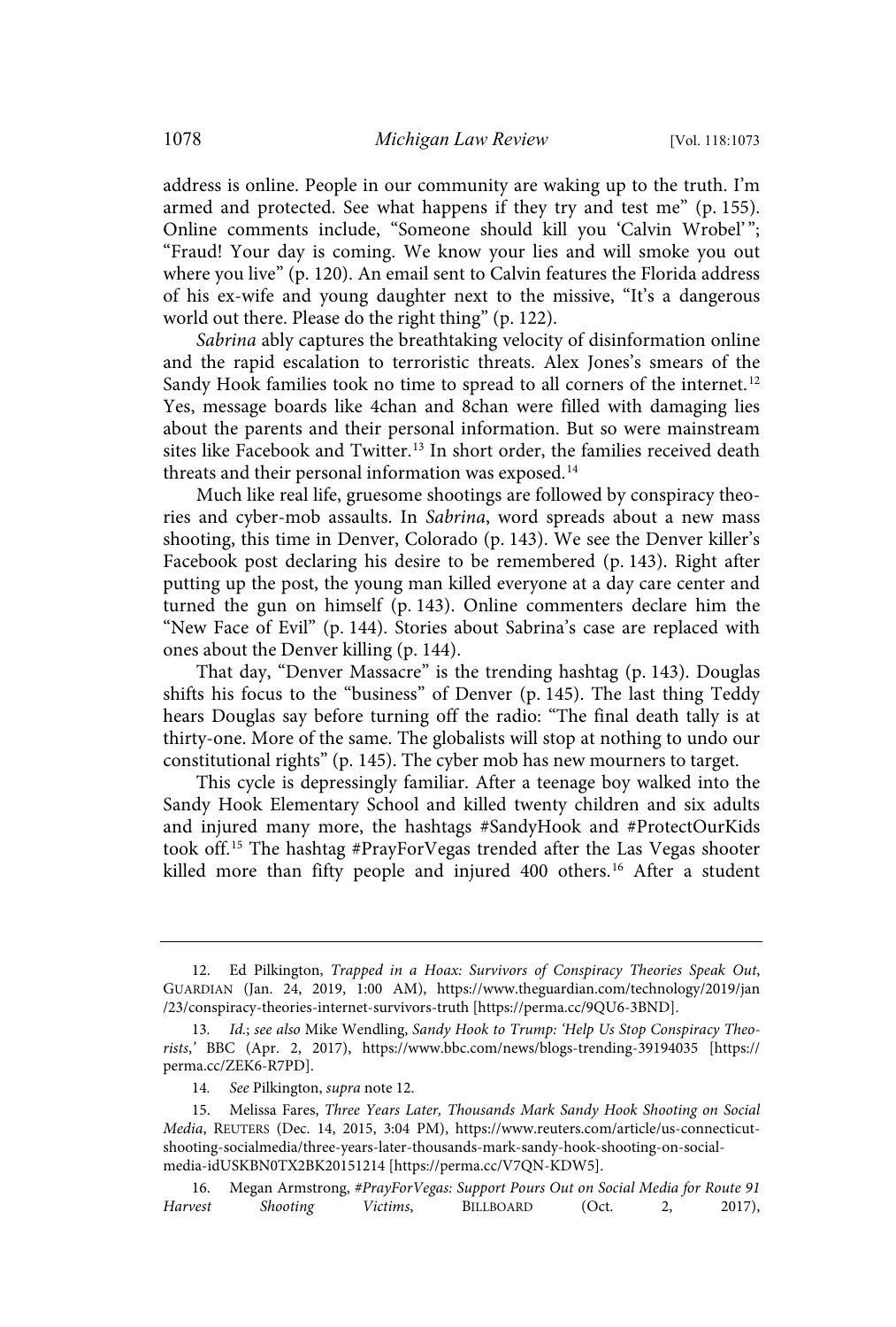brought weapons of war to Marjory Stoneman Douglas High School in Parkland, Florida, and killed seventeen students and staff and injured seventeen others, the hashtags #NeverAgain and #MarchForOurLives went viral.<sup>17</sup> After a man killed three people at the Gilroy Garlic Festival, hashtags #Pray-ForGilroy and #GunControlNow filled news feeds,<sup>18</sup> only to be eclipsed days later by the hashtag #WhiteSupremacistTerrorism after the mass shootings in El Paso, Texas, and Dayton, Ohio. 19

As in Sabrina, cyber mobs descended upon the loved ones of the victims of those mass shootings with frightening intensity. The Sandy Hook families were stalked, terrorized, and defamed online as crisis actors.<sup>20</sup> Alex Jones spread lies about the Las Vegas shooting and inspired his followers to investigate further.<sup>21</sup> Grieving Parkland students were attacked online as well-paid actors and hounded with lies and threats.<sup>22</sup> And as in Sabrina, the press demanded that the mourners respond to conspiracy theories and lies. 23

Although the novel does crucial work in helping us appreciate the terror of an unrelenting cyber-mob attack, its major flaw is its predominantly male perspective. Calvin is the focus of the novel. We see Calvin's inbox full of threats and his Google searches filled with lies. After the Denver shooting, we see his inbox empty for the first time in ages (p. 144). We see Calvin later receiving an ominous email warning that he has not been forgotten (p. 175). The novel ends with Calvin dreaming about being murdered by men in black masks.<sup>24</sup>

Mary Papenfuss, Gilroy Garlic Festival Shooting Prompts Outcry, Mourning on Twitter, HUFFPOST (July 29, 2019, 1:45 AM), https://www.huffpost.com/entry/gilroy-garlic-festivaltwitter-reaction\_n\_5d3e73e2e4b0ef792e0e8ee6 [https://perma.cc/2SXC-MYB8].

19. Jay Connor, #WhiteSupremacistTerrorism: Hashtag Takes Over Twitter After Latest Pair of Mass Shootings, ROOT (Aug. 4, 2019, 11:12 AM), https://www.theroot.com /whitesupremacistterrorism-hashtag-takes-over-twitter-1836949240 [https://perma.cc/S7FD-U26R].

20. See Pilkington, supra note 12.

21. Keith Kloor, Anatomy of a Conspiracy Theory, POLITICO MAG. (Nov. 16, 2018), https://www.politico.com/magazine/story/2018/11/16/conspiracy-theory-las-vegas-shootingdangerous-222576 [https://perma.cc/Q7NP-64QH].

22. See Matthew Yglesias, The Parkland Conspiracy Theories, Explained, VOX (Feb. 22, 2018, 8:00 AM), https://www.vox.com/policy-and-politics/2018/2/22/17036018/parklandconspiracy-theories [https://perma.cc/4HC3-M5CU].

23. See id.

https://www.billboard.com/articles/news/7981950/las-vegas-shooting-social-media-supportroute-91-pray-for-vegas-hashtag [https://perma.cc/HM9U-7VVX].

<sup>17.</sup> John Bacon, 'They Have Made Change': 1 Year After Carnage in Parkland, Where Key Figures Are Now, USA TODAY (Feb. 10, 2019, 2:48 PM), https://www.usatoday.com /story/news/nation/2019/02/10/parkland-one-year-after-shooting-where-key-figures-are-now /2721798002/ [https://perma.cc/U2C3-82SX]; Abby Ohlheiser & Kayla Epstein, 'Just Try to Keep Calm,' WASH. POST (Mar. 3, 2018), https://www.washingtonpost.com/graphics/2018 /lifestyle/parkland-shooting-in-social-media/ [https://perma.cc/8EH7-9KVU].

<sup>24.</sup> P. 199. Teddy receives attention too for his experience listening to Douglas and his quiet suffering. Pp. 107–08. In the novel, we see and experience the cyber mob's fixation on Calvin.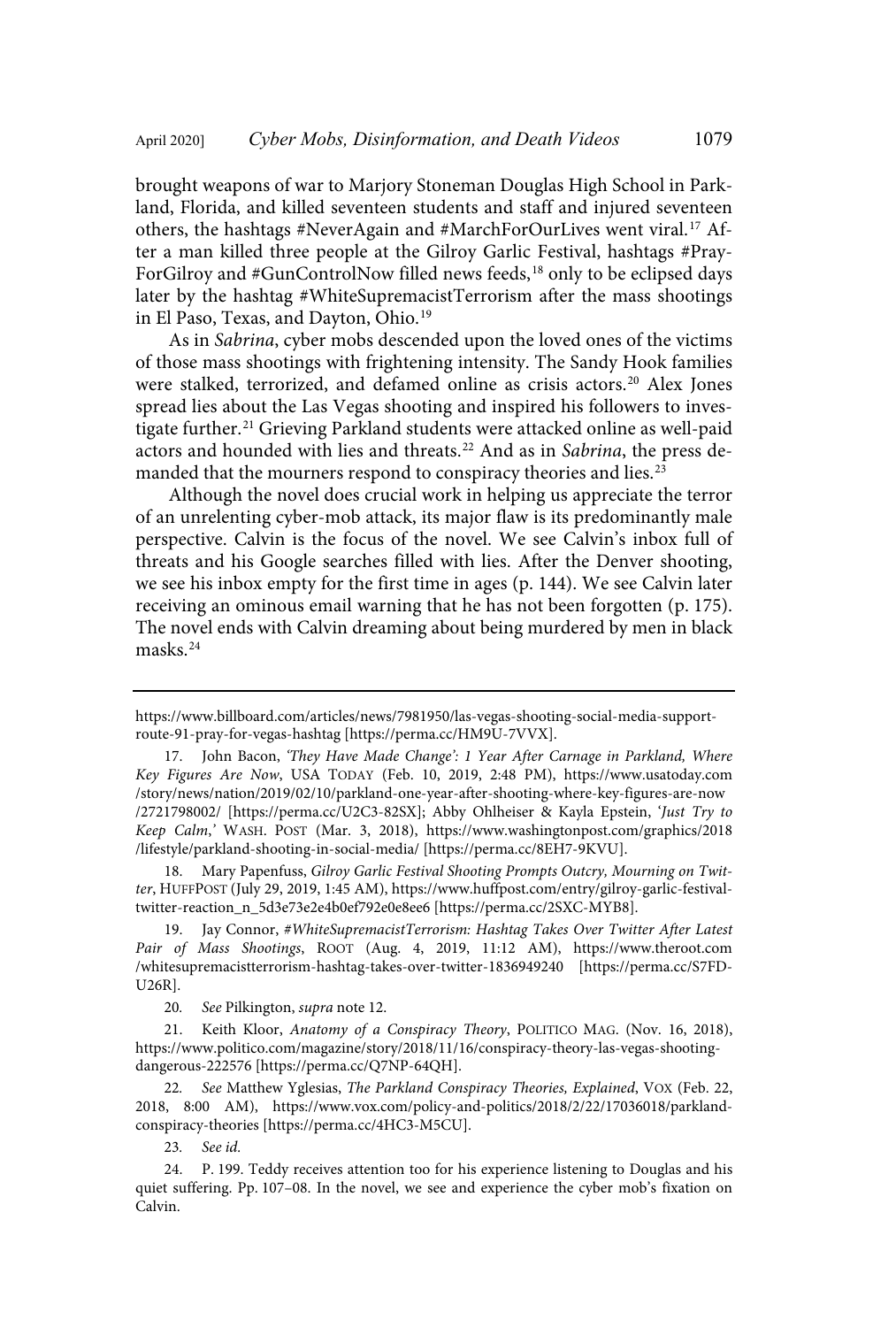Sandra is the least-known character. We only see snapshots of her suffering. There is no inkling that the cyber mob demeans or threatens Sandra for her gender, sex, or sexuality. This is a glaring omission. Women and minorities are disproportionately the targets of cyber-mob harassment.<sup>25</sup> Often, the abuse is sexually threatening and sexually humiliating.<sup>26</sup> Threats lobbed at victims typically include death and rape threats and threats of anal rape. Privacy invasions aimed at victims typically involve the nonconsensual posting of nude photos and sex videos.<sup>27</sup> The novel's failure to highlight this reality is disappointing, and it detracts from an otherwise compelling story.

This is not to discount the novel's contribution. In focusing on a white man with a steady job in the military, Drnaso does something important. He shows us that cyber mobs can terrorize even the strongest among us. Sabrina gives people from dominant groups reason not to dismiss cyber harassment as no big deal. Far too many people, including law enforcement, tell victims to ignore online abuse.<sup>28</sup>

As civil rights scholar Derrick Bell argued, the fight against discrimination, hatred, and intolerance can only prevail if it advances white selfinterest.<sup>29</sup> An agenda to combat cyber-mob abuse will succeed only if dominant groups join the fight. Drnaso's graphic novel will help convince the people who most need convincing to care about the destruction wrought by cyber mobs.

#### II. DIAGNOSING THE PROBLEM

The dark side of online life depicted in Sabrina is well-trodden ground for me. My scholarship has explored the forces animating destructive online behavior, including cyber stalking and sexual-privacy invasions.<sup>30</sup> Drnaso's

<sup>25.</sup> CITRON, supra note 11, at 13–19; Danielle Keats Citron, Cyber Civil Rights, 89 B.U. L. REV. 61, 65–66 (2009) [hereinafter Citron, Cyber Civil Rights]; Danielle Keats Citron, Essay, Law's Expressive Value in Combating Cyber Gender Harassment, 108 MICH. L. REV. 373, 374– 75 (2009) [hereinafter Citron, Law's Expressive Value in Combating Cyber Gender Harassment]; see also Danielle Keats Citron, Sexual Privacy, 128 YALE L.J. 1870, 1924–28 (2019) [hereinafter Citron, Sexual Privacy].

<sup>26.</sup> CITRON, supra note 11, at 17.

<sup>27</sup>. Id.

<sup>28</sup>. See id. at 73–91; Citron, Law's Expressive Value in Combating Cyber Gender Harassment, supra note 25, at 392–95.

<sup>29.</sup> DERRICK BELL, AND WE ARE NOT SAVED: THE ELUSIVE QUEST FOR RACIAL JUSTICE 61–62 (1987); Citron, Cyber Civil Rights, supra note 25, at 84–85 (arguing that an agenda to combat destructive cyber mobs can only succeed if, as Professor Bell argued, people from dominant groups see that such attacks can be targeted at them).

<sup>30</sup>. See, e.g., CITRON, supra note 11; Citron, Cyber Civil Rights, supra note 25; Citron, Law's Expressive Value in Combating Cyber Gender Harassment, supra note 25; Citron, Sexual Privacy, supra note 25; Danielle Keats Citron & Mary Anne Franks, Criminalizing Revenge Porn, 49 WAKE FOREST L. REV. 345 (2014). Mary Anne Franks has brilliantly explored the destruction wrought by online abuse. See, e.g., Mary Anne Franks, Sexual Harassment 2.0, 71 MD. L. REV. 655 (2012); Mary Anne Franks, Unwilling Avatars: Idealism and Discrimination in Cyberspace, 20 COLUM. J. GENDER & L. 224 (2011).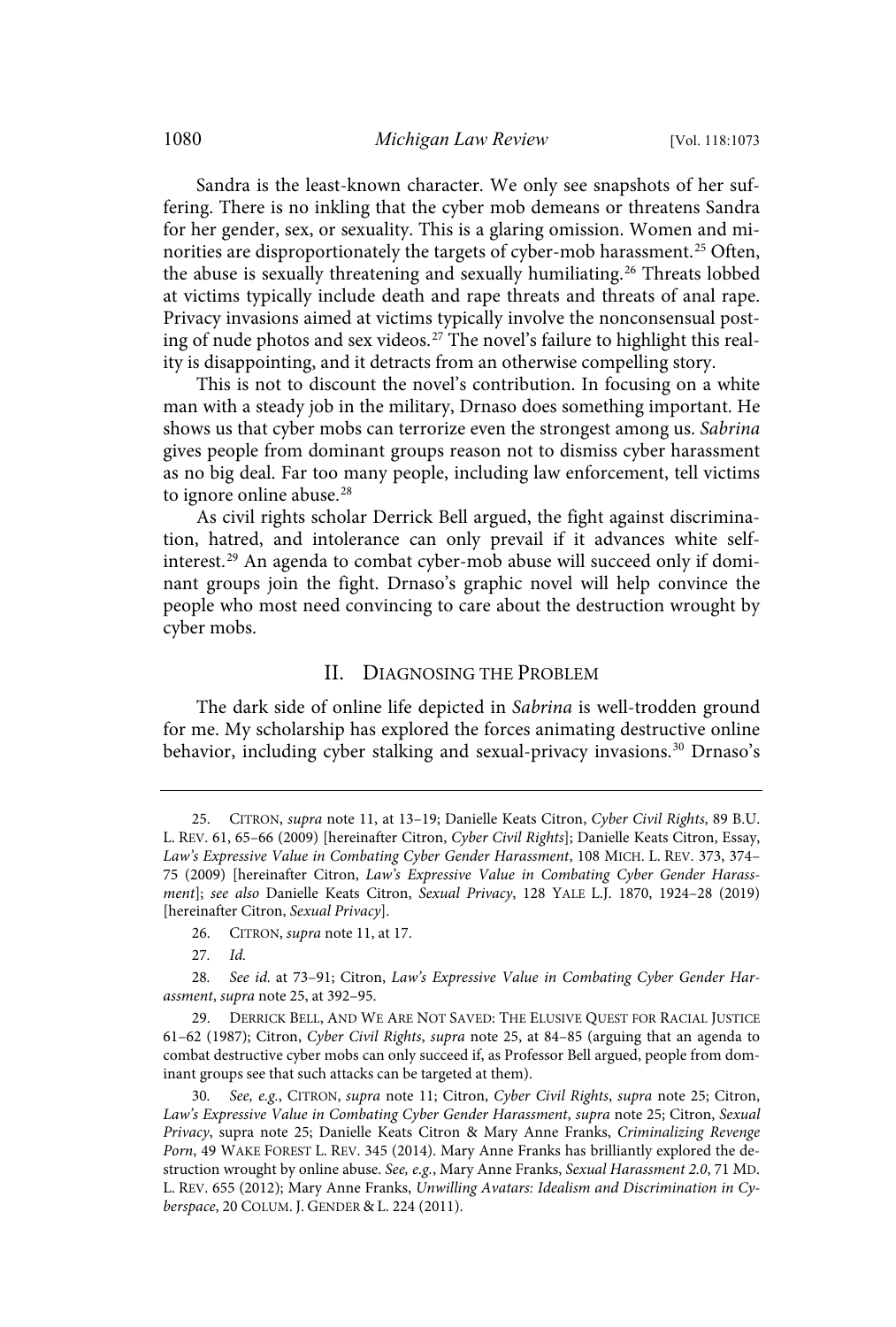novel contributes to the discussion by surfacing pathologies of online interactions peculiar to this moment. This Part will explore those pathologies, the financial incentives for tolerating destructive abuse, and the harm suffered.

# A. Cognitive Biases Behind Clicking, Liking, and Sharing

Today, opportunities abound to share video and audio content online. Facebook Live, YouTube, TikTok, and Snapchat let people broadcast video and audio to audiences that span the globe.<sup>31</sup> In the novel, the killer's execution video made it to the public eye at a snail's pace as compared to the Denver killer's post. The trend is instant access to real-time content. Livestreamed content has included murders, shootings, rapes, assaults, suicides, and attempted suicides. 32

When video and audio content surfaces online, as it did in Sabrina, it may go viral. Cognitive biases help explain why certain content grabs our attention. We have a visceral reaction to audio and video recordings.<sup>33</sup> Audio and video allow us to become firsthand witnesses to events, eliminating the need to trust what others say happened.<sup>34</sup> Their accuracy is self-evident—we trust our eyes and ears to tell us the truth. 35

People will be especially likely to like, link, and share video and audio content if it is provocative and salacious. Human beings are naturally attracted to negative and novel information.<sup>36</sup> Researchers have found that online hoaxes spread ten times faster than accurate stories because they are more novel than real news. <sup>37</sup> According to the study, people—not bots were responsible for sharing the fake news. 38

34. See Jennifer L. Mnookin, The Image of Truth: Photographic Evidence and the Power of Analogy, 10 YALE J.L. & HUMAN. 1, 1–4 (1998).

35. Id. The Supreme Court has endorsed the truth-telling power of audio and video: if a video shows someone driving recklessly, then the person drove recklessly. Scott v. Harris, 550 U.S. 372, 380–81 (2007) (ruling that a videotape of a car chase constituted definitive proof of facts so as to preclude the necessity of a trial on the merits).

36. Chesney & Citron, supra note 10, at 1766–67.

37. Soroush Vosoughi et al., The Spread of True and False News Online, 359 SCIENCE 1146, 1148–50 (2018).

38. Id. at 1146.

<sup>31.</sup> Katie Conner, YouTube, Facebook, Instagram, Twitter Have a Dark Side. Here's How to Report Abuse, CNET (June 13, 2019, 5:00 AM), https://www.cnet.com/how-to/youtubefacebook-instagram-twitter-have-a-dark-side-heres-how-to-report-abuse (on file with the Michigan Law Review).

<sup>32.</sup> Mary Anne Franks, Justice Beyond Dispute, 131 HARV. L. REV. 1374, 1375 (2018) (reviewing ETHAN KATSH & ORNA RABINOVICH-EINY, DIGITAL JUSTICE: TECHNOLOGY AND THE INTERNET OF DISPUTES (2017)).

<sup>33.</sup> Drnaso explains that, as a teenager, he watched beheading videos. Max, supra note 6. He felt "compelled to watch." Id. He acknowledged why so many people click on execution videos: "It sounds really sick, but a lot of times you'd just end up in tears, but you'd feel something visceral. The feeling is something." Id.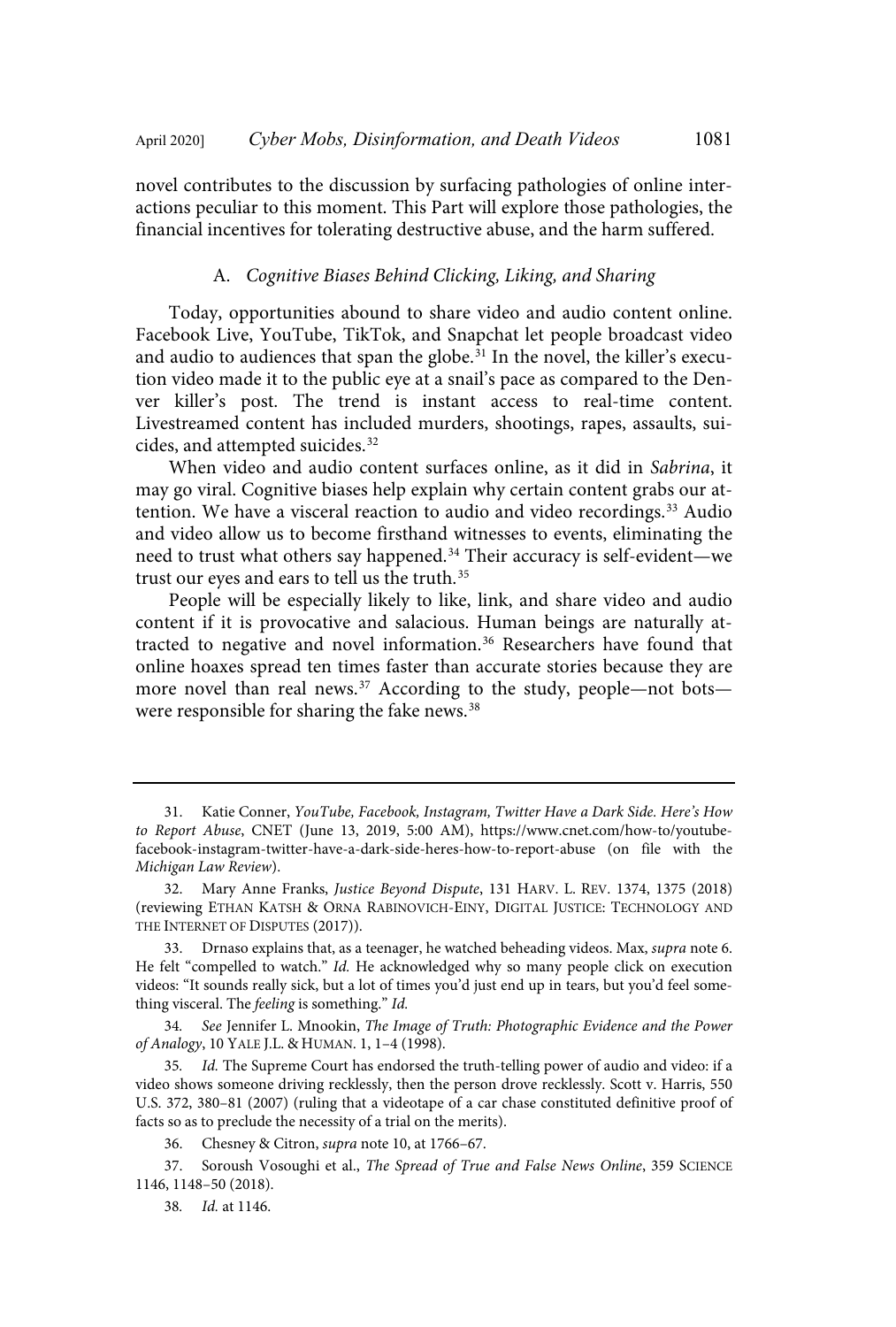Attraction to the provocative helps explain why so many people downloaded the execution video; viewed the Denver killer's post; and liked, shared, and linked to the conspiracy theories about Sabrina's death. Alex Jones propagated theories that the shooting massacre of children and teachers at Sandy Hook Elementary School was a government-staged hoax, which ginned up cyber-mob attacks on the parents of murdered children. <sup>39</sup> The abuse was so frightening that one family was forced to move seven times.<sup>40</sup>

Another explanation for the viral spread of content is the natural inclination to share information that is consistent with our views. Psychologists call that "confirmation bias."<sup>41</sup> Douglas, like the real-life Jones, mined people's fear of government, and online audiences propagated his falsehoods in thousands of comments, tweets, and posts (p. 122).

Provocative audio and video recordings, gossip, and information confirming our viewpoints are nothing new. But today's networked tools change the stakes of their publication and distribution. Social media platforms supercharge human frailties by allowing us to instantly and widely share content that involves video or audio, salacious lies, or views similar to our own (or some combination of those biases). <sup>42</sup> Indeed, platforms' algorithms are designed to do precisely that, as explored below.

People's likes, links, and shares often snowball into what is known as an "information cascade."<sup>43</sup> That happens when people pass on what others say without checking on the information's veracity.<sup>44</sup> The more people pass on information shared with them, the more its credibility grows.

Information cascades often spill over into the media. "[T]raditional mass-audience outlets . . . take note of the surge of social media interest and as a result cover stories that otherwise they might not have."<sup>45</sup> Just as the media covered the false-flag conspiracy theories about the Sandy Hook massacre, news outlets amplified the fictions about Sabrina's murder.

Sabrina ably captures our current cultural moment, one that Mary Anne Franks powerfully explores in her book The Cult of the Constitution. <sup>46</sup> As Franks explains, a growing view depicts the right to bear arms and the right to free expression as under siege. <sup>47</sup> Any restriction on gun ownership

- 46. MARY ANNE FRANKS, THE CULT OF THE CONSTITUTION (2019).
- 47. Id. at 21, 116.

<sup>39</sup>. See Elizabeth Williamson, Alex Jones, Pursued over Infowars Falsehoods, Faces a Legal Crossroads, N.Y. TIMES (July 31, 2018), https://www.nytimes.com/2018/07/31/us /politics/alex-jones-defamation-suit-sandy-hook.html [https://perma.cc/4NMZ-U3YK].

<sup>40</sup>. Id.

<sup>41.</sup> CITRON, supra note 11, at 67.

<sup>42</sup>. See Chesney & Citron, supra note 10, at 1766–67.

<sup>43</sup>. See generally DAVID EASLEY & JON KLEINBERG, NETWORKS, CROWDS, AND MARKETS: REASONING ABOUT A HIGHLY CONNECTED WORLD (2010) (discussing information cascades); CASS R. SUNSTEIN, REPUBLIC.COM 2.0 (2007) (discussing cyber cascades).

<sup>44.</sup> CITRON, supra note 11, at 67.

<sup>45</sup>. See Chesney & Citron, supra note 10, at 1766.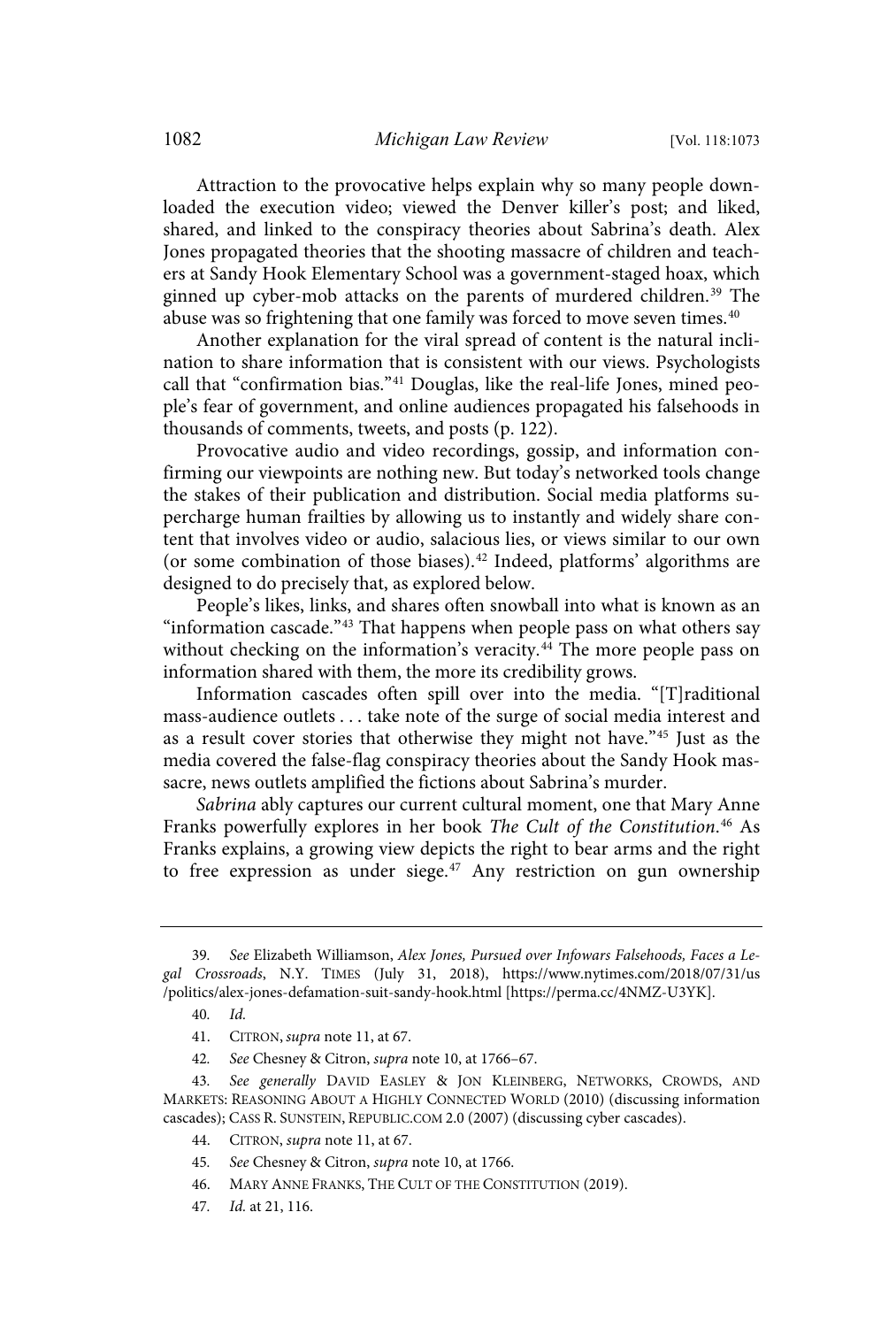amounts to an unraveling of the right to self-defense.<sup>48</sup> Gun rights organizations have convinced their members "into believing that they are always just one step away from being disarmed by the government, which cultivates a collective paranoia and persecution complex."<sup>49</sup> Similarly, proposed speech restrictions are viewed as a crisis for free expression.<sup>50</sup> This "free speech orthodoxy [has] allowed threats, conspiracy theories, defamation, and outright lies to flourish unchecked in the media and on the Internet." 51

The absolutist, cult-like obsession with guns and speech that Franks discusses pervades Sabrina. Douglas propagates a false-persecution narrative. He argues that the government is poised to take away people's internet and guns (p. 138). Douglas is the victim of a government trying to silence him. "I have been targeted for voicing what amounts to perfectly legal and acceptable free speech. If you ever see me being taken away in handcuffs, you'll know what's going on," he argues (p. 89).

But whose speech is really in jeopardy of being silenced? Douglas's violent rhetoric and false statements incite his followers to harass and stalk the family of a murdered young woman. That sort of cyber harassment has been empirically shown to chill the free expression of *victims*.<sup>52</sup> Online falsehoods, privacy invasions, and threats imperil targeted individuals' life opportunities, including their ability to express themselves. 53

Franks contends that an illusion of "constitutional scarcity" has been created, which has been met with demands for "more" guns and speech.<sup>54</sup> As Franks compellingly argues, "[w]e are facing a continuing crisis of constitutional inequality" rather than a scarcity of gun and speech rights. <sup>55</sup> As she underscores, constitutional principles are often invoked to deny equal opportunity to women and minorities.<sup>56</sup> We see them deployed to justify defamation, harassment, discrimination, and violence against the most vulnerable.<sup>57</sup> The cult-like obsession with gun rights and free speech is surfaced in Sabrina, but without any recognition of the discrimination faced by women and minorities trying to speak and work in our networked age.

- 50. See id. at 107–09, 115.
- 51. Id. at 16; see also id. at 116.

52. See CITRON, supra note 11, at 119; Danielle Keats Citron, Civil Rights in Our Information Age, in THE OFFENSIVE INTERNET 31 (Saul Levmore & Martha C. Nussbaum eds., 2010); Citron, Cyber Civil Rights, supra note 25, at 64; Citron & Franks, supra note 30, at 385; Danielle Keats Citron & Neil M. Richards, Four Principles for Digital Expression (You Won't Believe #3!), 95 WASH. U. L. REV. 1353, 1365 (2018) ("[N]ot everyone can freely engage online. This is especially true for women, minorities, and political dissenters who are more often the targets of cyber mobs and individual harassers." (footnote omitted)).

- 53. CITRON, supra note 11, at 5–12, 35–50.
- 54. FRANKS, supra note 46, at 21.
- 55. Id.
- 56. Id.
- 57. Id. at 106–07.

<sup>48</sup>. See id. at 60–67.

<sup>49</sup>. Id. at 19–20.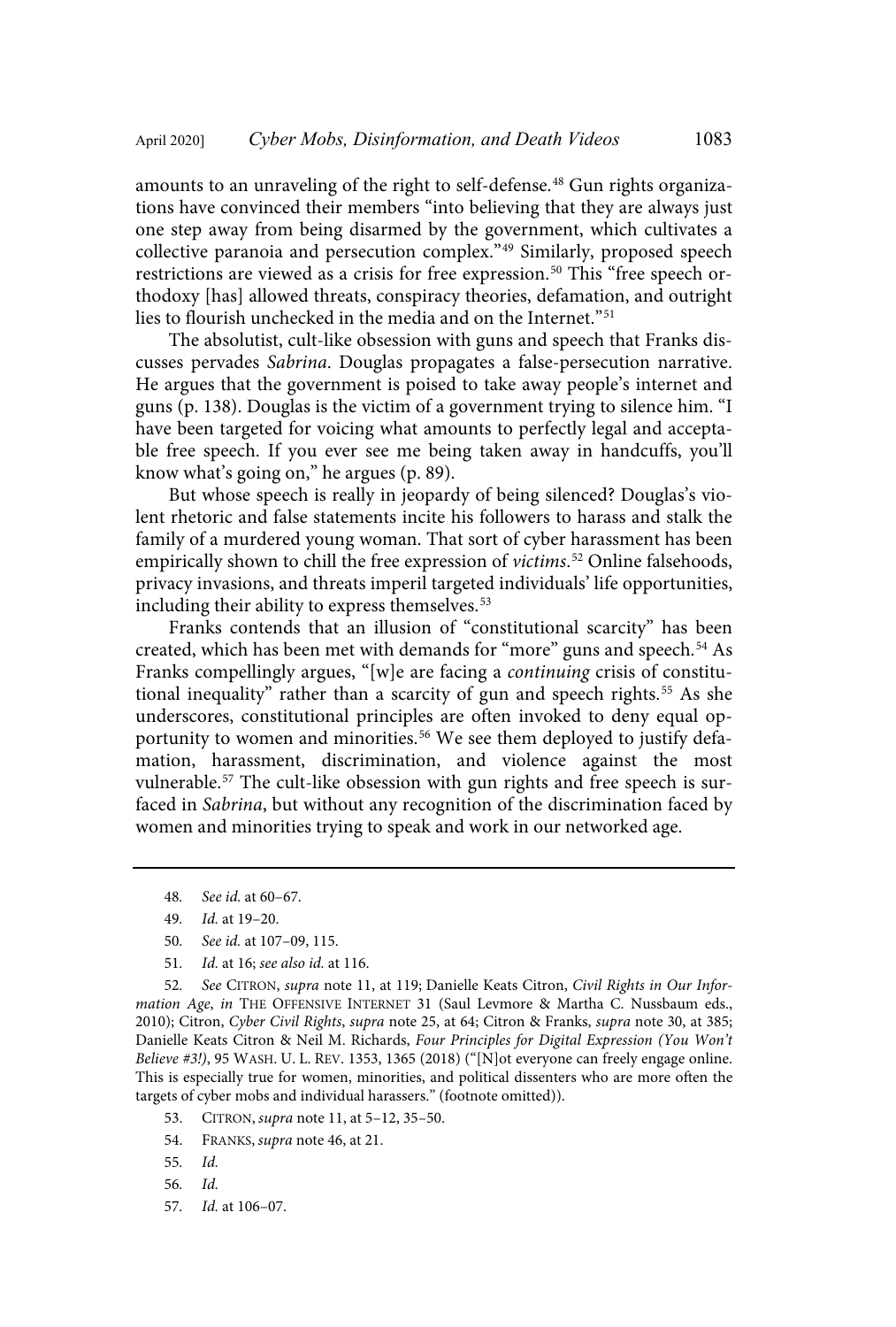#### B. Harm

My scholarship has explored the devastating impact that cyber-mob harassment has on individuals and society, so I won't belabor the point. But a brief overview of the harm helps put into poignant relief the novel's grim suggestion that cyber-mob attacks are as inevitable as they are disturbing. In Drnaso's fictional universe, this is just the way that we operate. We click, like, and share gruesome videos and conspiracy theories. We hurl vitriol and threats online and think nothing of it. The attacks on Sandra, Teddy, and Calvin recede after another murder is attributed to the deep state. The cyber mob does not skip a beat. It goes on to exact other pounds of flesh.

Cyber-mob attacks inflict profound harm. Targeted individuals fundamentally alter their lives. They move, <sup>58</sup> as in the Sandy Hook case. <sup>59</sup> They switch schools.<sup>60</sup> They change their names because it is impossible to obtain employment, find love, and meet clients when one's Google search is filled with threats, falsehoods, and privacy invasions.<sup>61</sup> They lose their jobs and have difficulty finding new ones. <sup>62</sup> They experience profound emotional distress, anxiety, and depression.<sup>63</sup> They shut down their social media profiles, blogs, and websites, because keeping them invites more abuse.<sup>64</sup>

We see some of this harm in the novel. Sabrina's loved ones surely experienced emotional distress when reporters asked them to address the hoax allegations. Not only were they grieving, but then they were asked to justify their grieving.<sup>65</sup> Calvin has nightmares. Sandra is terrified and exhausted.

- 61. See id.
- 62. CITRON, supra note 11, at 7–10.

64. Id. at 1–4, 8–9, 193–99.

65. Susan Svrluga, First, They Lost Their Children. Then the Conspiracy Theories Started. Now, the Parents of Newtown Are Fighting Back, WASH. POST (July 8, 2019, 4:57 PM), https://www.washingtonpost.com/local/education/first-they-lost-their-children-then-theconspiracies-started-now-the-parents-of-newtown-are-fighting-back/2019/07/08/f167b880- 9cef-11e9-9ed4-c9089972ad5a\_story.html [https://perma.cc/77VT-55N8] (explaining that a Sandy Hook parent suffered not only because he lost his son but because he had to prove that his son had lived and that he had died). Cyber mobs have long tormented people who are grieving loved ones. Whitney Phillips, LOLing at Tragedy: Facebook Trolls, Memorial Pages and Resistance to Grief Online, FIRST MONDAY (Dec. 5, 2011), https://firstmonday.org /article/view/3168/3115 [https://perma.cc/CZX6-LUYJ] (explaining the phenomenon of RIP trolling—where people scour Facebook for sensitive people to exploit, notably people in mourning who set up memorial or RIP pages, and then target them with disturbing photos and cruel comments). See generally WHITNEY PHILLIPS, THIS IS WHY WE CAN'T HAVE NICE THINGS (2015) (discussing how internet trolls traumatize grief-stricken families). The grieving students who survived the Marjory Stoneman Douglas High School shooting have faced cruel online abuse. Stephanie Ebbs, Social Media Companies Block Abuse of Parkland Shooting Survivors Online, ABC NEWS (Feb. 21, 2018, 9:07 PM), https://abcnews.go.com/Politics/social-

<sup>58.</sup> CITRON, supra note 11, at 6.

<sup>59.</sup> Williamson, supra note 39.

<sup>60</sup>. See id.

<sup>63</sup>. Id. at 10–11.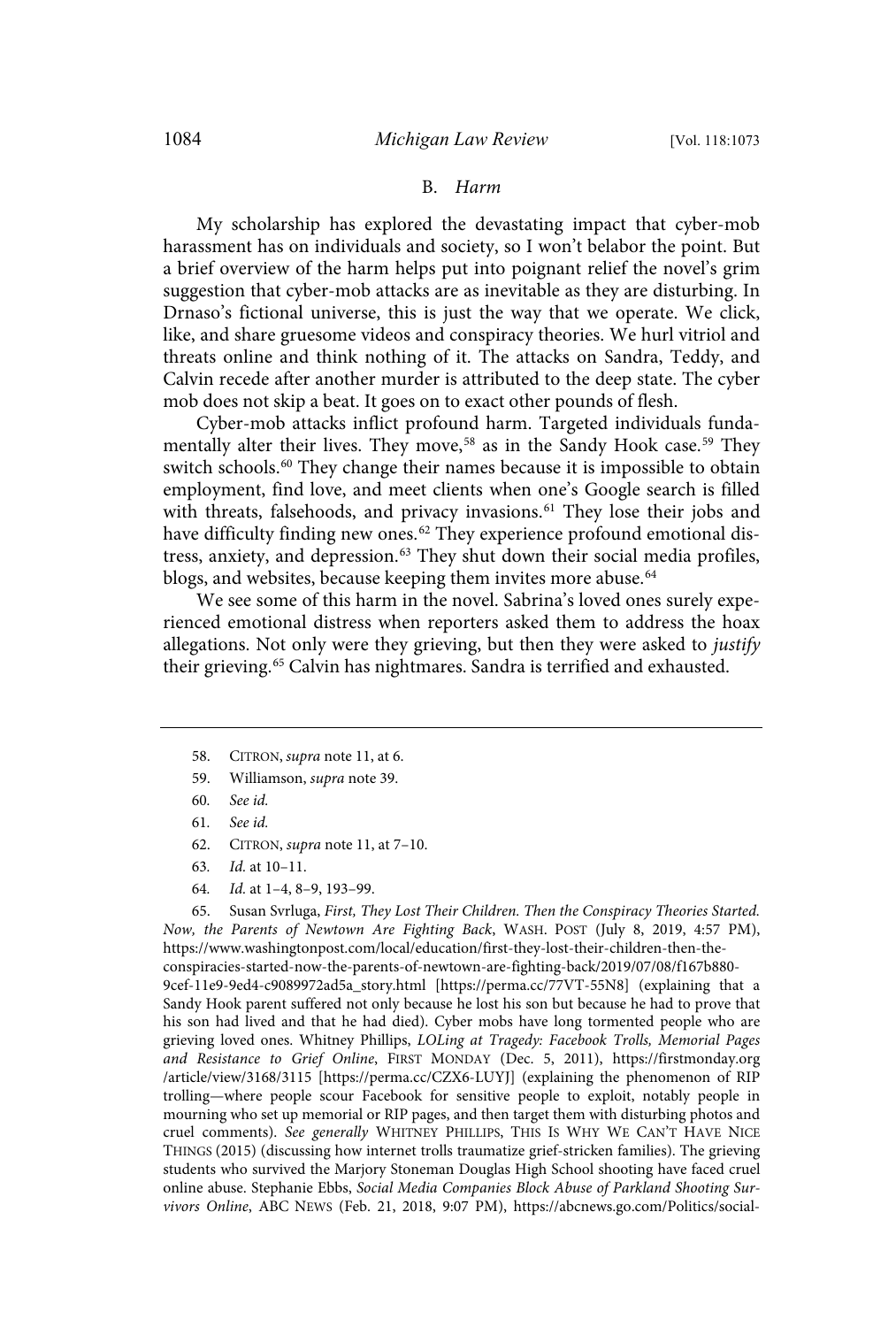The societal harm is potent. Viral conspiracy theories and falsehoods undermine our sense of a shared reality. This is a perilous time for the pursuit of truth.<sup>66</sup> Even the president of the United States cries "fake news" and propagates fringe theories on his official presidential Twitter account.<sup>67</sup>

Things are poised to take a turn for the worse. Soon, deep-fake video and audio content, only alluded to in Sabrina but now on the minds of Congress and the press, may be so sophisticated that distinguishing genuine content from fakery will be difficult, if not impossible.<sup>68</sup> The truth will have difficulty emerging in a deep-fake-ridden marketplace of ideas.

#### C. Incentives of Platforms

Fred Guttenberg's daughter Jaime was murdered at the Marjory Stoneman Douglas school shooting on February 14, 2018.<sup>69</sup> Guttenberg turned his grief into online and offline activism for gun-control legislation. On August 1, 2019, he tweeted that he was "[r]eceiv[ing] targeted harassment on Twitter" from someone "using a made up profile with the name of my daughters [sic] killer."<sup>70</sup> Twitter initially refused to take action.<sup>71</sup>

This is as unsurprising as it is depressing. Allowing attention-grabbing abuse to remain online accords with platforms' rational self-interest. Social

68. Chesney & Citron, supra note 10, at 1760. I discussed deep fakes in testimony before the House Intelligence Committee in June 2019 and at my TED talk at the TED Global Summit held in July 2019. See The National Security Challenge of Artificial Intelligence, Manipulated Media, and 'Deep Fakes': Hearing Before the H. Permanent Select Comm. on Intelligence, 116 Cong. (2019) (written testimony of Danielle Keats Citron, Morton & Sophia Macht Professor of Law, University of Maryland Carey School of Law), https://docs.house.gov/meetings/IG /IG00/20190613/109620/HHRG-116-IG00-Wstate-CitronD-20190613.pdf [https://perma.cc /J3C2-U9SA]; Ann Powers et al., The Big Rethink: Notes from Session 3 of TEDSummit 2019, TEDBLOG (July 23, 2019, 4:15 PM), https://blog.ted.com/the-big-rethink-notes-from-session-3-of-tedsummit-2019 [https://perma.cc/SER6-MXLS]; TED, How Deepfakes Undermine Truth and Threaten Democracy, YOUTUBE (Oct. 7, 2019), https://www.youtube.com /watch?v=pg5WtBjox-Y.

69. Jessica McBride, Fred Guttenberg, Jaime's Father: 5 Fast Facts You Need to Know, HEAVY (Sept. 4, 2018, 2:26 PM), https://heavy.com/news/2018/02/fred-guttenburg-videojaime-father-marco-rubio-cnn/amp [https://perma.cc/9QV3-5ESP].

70. Morgan Gstalter, Parkland Father: Twitter Did Not Suspend Users Who Harassed Me Using Name of Daughter's Killer, HILL (Aug. 1, 2019, 12:46 PM), https://thehill.com /policy/technology/455759-parkland-father-twitter-did-not-suspend-user-who-harassed-meusing-name-of [https://perma.cc/Y3UB-3MNL].

71. Id.

media-blocks-abuse-parkland-shooting-survivors-online/story?id=53250460 [https://perma.cc /CNM6-H9DA].

<sup>66.</sup> Chesney & Citron, supra note 10, at 1763–68.

<sup>67.</sup> Edgar Alvarez, Trump's 'Social Media Summit' Was a Celebration of Conspiracy Theorists, ENGADGET (July 12, 2019), https://www.engadget.com/2019/07/12/trump-socialmedia-summit-white-house-facebook-twitter/ [https://perma.cc/A8HB-YMG2]; Justin Hendrix, Trump's Encouraging QAnon May Result in Violence—Just Ask the FBI, JUST SECURITY (Aug. 1, 2019), https://www.justsecurity.org/65659/trumps-encouraging-qanon-may-result-inviolence-just-ask-the-fbi/ [https://perma.cc/R3MW-MFKD].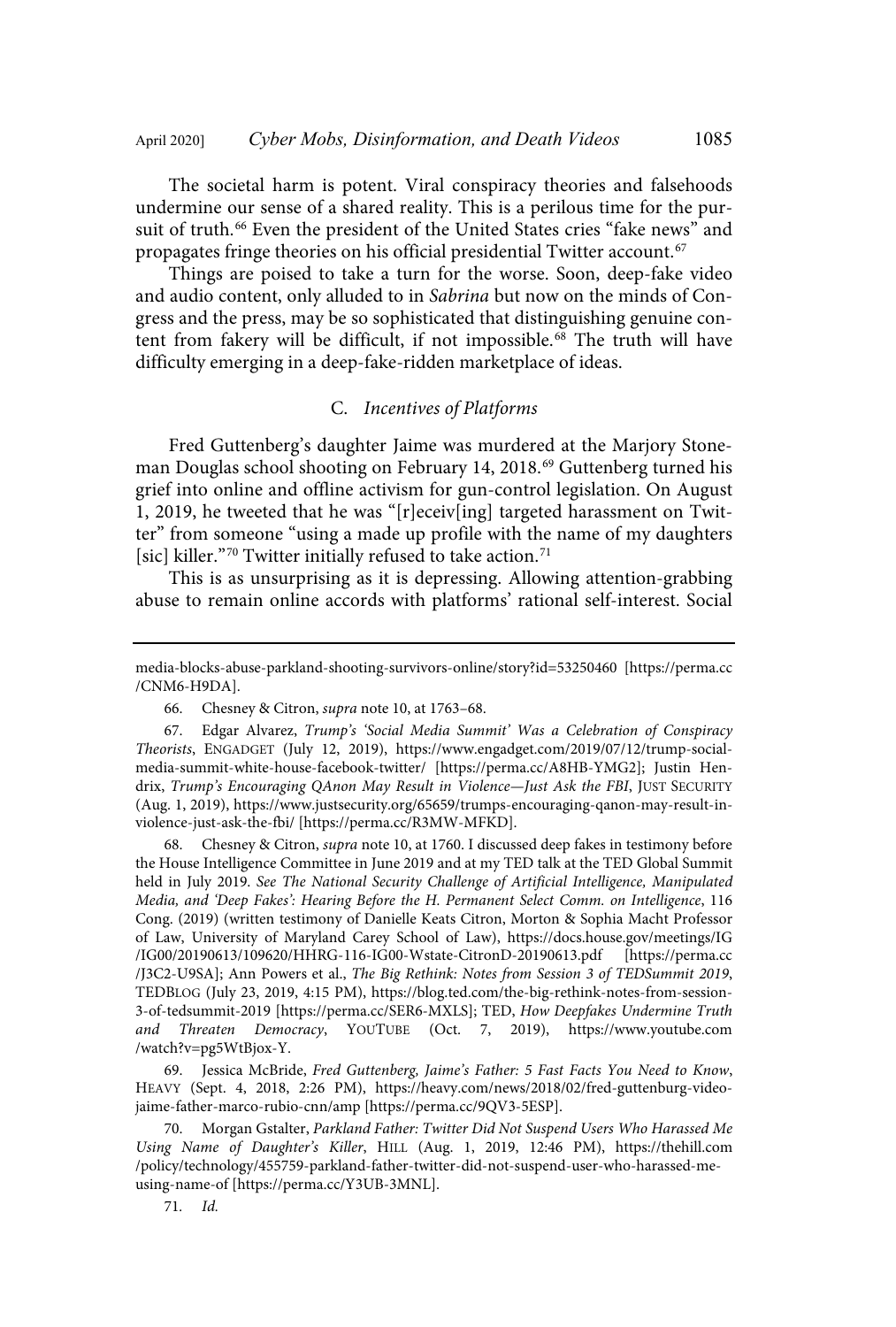media companies earn advertising revenue when users like, click, and share. <sup>72</sup> "They produce nothing and sell nothing except advertisements and information about users, and conflict among those users may well be good for business."<sup>73</sup> If a company's analytics suggest that people pay more attention to content that makes them sad or angry, then the company will highlight such content.<sup>74</sup>

As Federal Trade Commissioner Rohit Chopra powerfully warned in his dissenting opinion in the agency's 2019 settlement with Facebook, the behavioral advertising business model is the "root cause of its widespread and systemic problems."<sup>75</sup> Online behavioral advertising generates profits by "turning users into products, their activity into assets," and "platforms into weapons of mass manipulation."<sup>76</sup> Tech companies "have few incentives to stop [online abuse], and in some cases are incentivized to ignore or aggravate [it]." 77

To be sure, tech companies do moderate certain content by shadow banning, filtering, or blocking it. <sup>78</sup> They have acceded to pressure from the European Commission to remove hate speech and terrorist activity.<sup>79</sup> They have banned certain forms of online abuse, such as nonconsensual pornography, in response to pressure from users, advocacy groups, and advertisers.<sup>80</sup> When it is bad for business, platforms have expended resources to stem abuse.<sup>81</sup>

Social media platforms generally do not filter or remove content for the sake of accuracy or quality.<sup>82</sup> That makes sense given that their business model is premised on clicks, views, and shares and that law supports this laissez-faire approach.

76. Id.

77. Franks, supra note 32, at 1386.

78. Danielle Keats Citron, Extremist Speech, Compelled Conformity, and Censorship Creep, 93 NOTRE DAME L. REV. 1035, 1038–39 (2018); Danielle Keats Citron & Helen Norton, Intermediaries and Hate Speech: Fostering Digital Citizenship for Our Information Age, 91 B.U. L. REV. 1435, 1468–71 (2011).

79. Citron, supra note 78, at 1037.

80. Id.

81. See CITRON, supra note 11, at 229 (discussing how Facebook changed its position on pro-rape pages after fifteen companies threatened to pull their ads); see also Mary Anne Franks, "Revenge Porn" Reform: A View from the Front Lines, 69 FLA. L. REV. 1251, 1270–71 (2017).

82. Chesney & Citron, supra note 10, at 1765.

<sup>72.</sup> Franks, supra note 32, at 1381.

<sup>73</sup>. Id. at 1386.

<sup>74.</sup> Dissenting Statement of Commissioner Rohit Chopra, In re Facebook, Inc., Commission File No. 1823109, at 8 (July 24, 2019), https://www.ftc.gov/system/files/documents /public\_statements/1536911/chopra\_dissenting\_statement\_on\_facebook\_7-24-19.pdf [https:// perma.cc/5X5M-2WCN].

<sup>75</sup>. Id. at 2.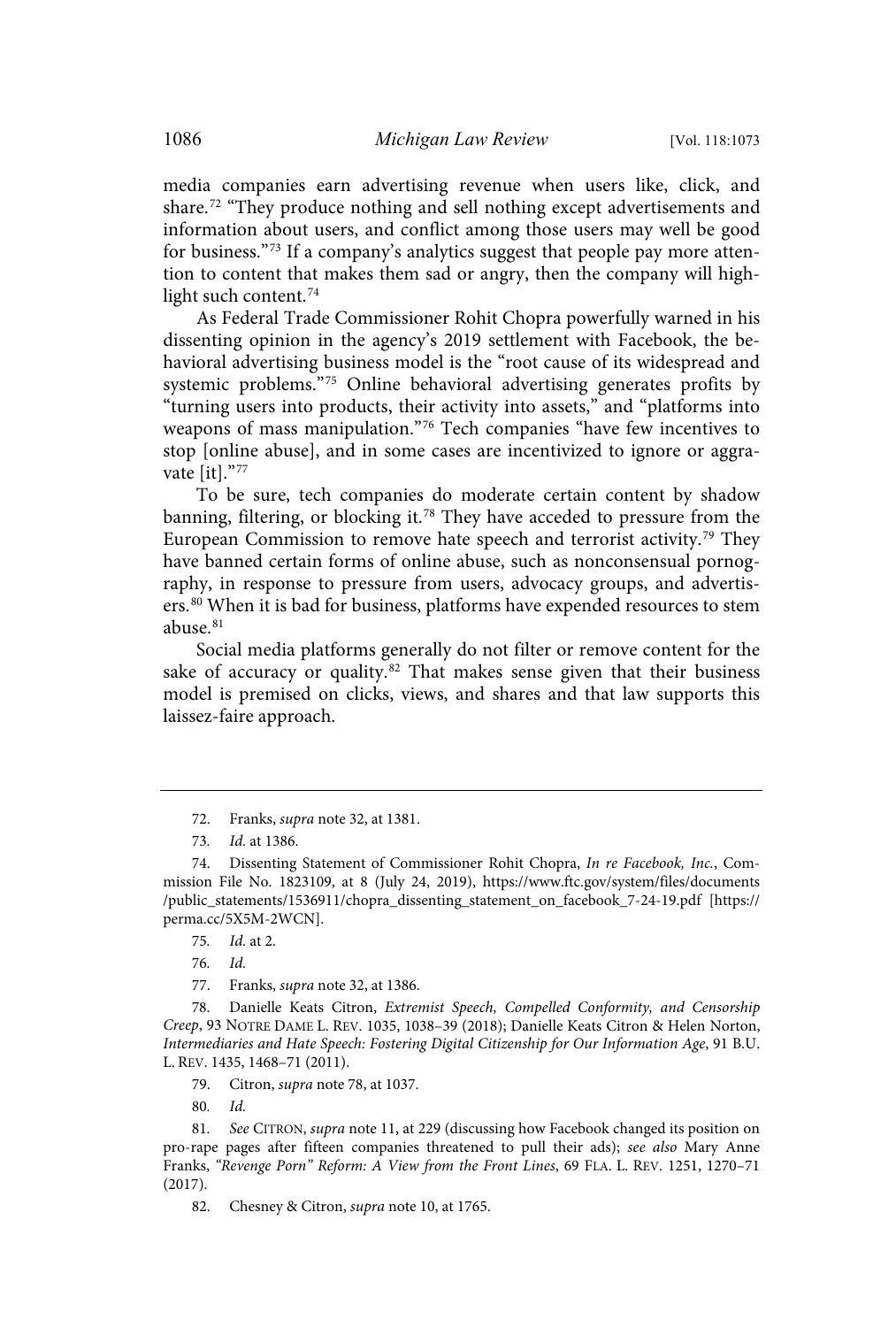#### III. ASSIGNING RESPONSIBILITY

Sabrina depicts the internet as a virtual Wild West. Seemingly, nothing is off-limits. False assertions that Calvin, Teddy, and Sandra are crisis actors are plastered online, as are their home addresses and contact information (pp. 120–22). Death threats appear on message boards and in emails and texts (pp. 120, 154). Sabrina's execution video is downloaded on millions of computers (p. 108). Neither law nor self-regulation seems to have a role in slowing down or stopping the destruction wrought by Douglas and his cyber mob.

Reality is not as grim as Sabrina suggests, but it isn't great either. Networked interactions are not totally outside law's reach. Law provides some redress for victims. But for the most part, only individual perpetrators can be sued. Thanks to federal law, platforms are largely immune from liability. This Part will focus on avenues for redress and on the role of education.<sup>83</sup>

#### A. Suing Harassers

Cyber-mob members could be sued for their reputation-harming lies, privacy invasions, and threats. Various tort claims come to mind, including defamation, public disclosure of private fact, and intentional infliction of emotional distress. <sup>84</sup> The success of these claims depends upon victims' ability to afford counsel, to identify perpetrators, and to have access to a court with jurisdiction over the perpetrator. <sup>85</sup> A considerable number of variables are thus at play, and just one could stop a lawsuit in its tracks.<sup>86</sup>

Even if those concerns are surmounted, lawsuits are invasive and take considerable time and money. Several Sandy Hook parents have sued Alex Jones for defamation. While the lawsuits have overcome initial challenges to the pleadings, many steps remain before plaintiffs get their day in court. $^{87}$ 

Despite these limitations, tort claims are valuable. They teach us about what conduct is harmful and wrong, and they secure redress for victims.<sup>88</sup> Renowned privacy lawyer Carrie Goldberg has obtained civil remedies for clients who have been harassed online. As her website notes, one of things she does is "[s]ue the hell out of [people] who hurt you."<sup>89</sup> Simply said, and

- 86. Chesney & Citron, supra note 10, at 1792-93.
- 87. See Svrluga, supra note 65.
- 88. Citron, Law's Expressive Value in Combating Cyber Gender Harassment, supra note 25.

<sup>83.</sup> I have explored the role of criminal law in addressing cyber-mob attacks elsewhere. See, e.g., CITRON, supra note 11, at 123–41, 157–61; Citron, Cyber Civil Rights, supra note 25, at 86–97; Citron & Franks, supra note 30, at 365–74.

<sup>84.</sup> CITRON, *supra* note 11, at 121-23 (discussing various potential claims that can be brought against online harassers).

<sup>85</sup>. Id. at 122; cf. Chesney & Citron, supra note 10, at 1792–93.

<sup>89.</sup> C.A. GOLDBERG VICTIMS' RIGHTS LAW FIRM, https://www.cagoldberglaw.com [https://perma.cc/WZD5-HSG6].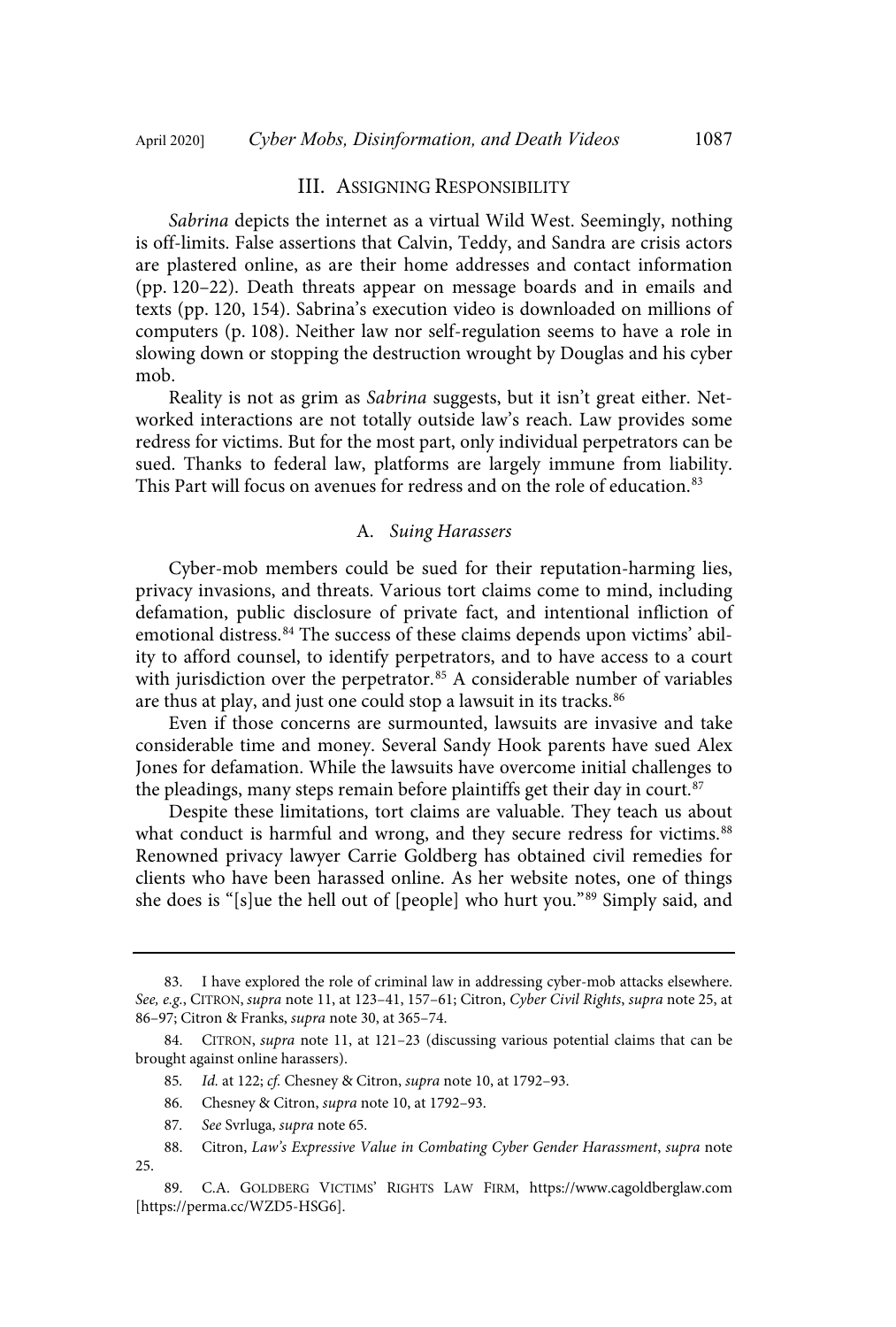abundantly true. <sup>90</sup> From her perspective, tort suits can be an important tool to secure redress if perpetrators can be identified and have some funds to recover.<sup>91</sup>

What about the deep-pocketed platforms? After all, social media companies are best situated to minimize the damage. Through their design choices and speech policies and procedures, platforms control what content appears on their services. Shouldn't they be responsible for those decisions?

Thanks to the broad judicial interpretation of a federal law passed in 1996, tech companies are largely immune from liability for their users' illegal conduct. <sup>92</sup> That is why Goldberg's law firm is focusing on chipping away at that broad interpretation in the courts or—as she hopes and as I agree—on working to help Congress fix it.<sup>93</sup>

## B. Holding Platforms Accountable

In Sabrina, social media platforms are everywhere and nowhere. On the one hand, they are front and center in the story. Their services facilitate the novel's action. On the other, the reader sees and hears little from them. The platforms seemingly take no action vis-à-vis the online abuse. They appear to proceed as if they have no responsibility for the havoc of their users.

Drnaso has elegantly depicted reality. The invisibility of platforms captures, in important respects, federal law, which has left little risk of liability and no requirement of responsible content moderation.

The federal law in question is section 230 of the Communications Decency Act of 1996.<sup>94</sup> In enacting section 230, Congress sought to provide an

- 91. Email from Carrie Goldberg to author (Aug. 2, 2019, 9:21 AM) (on file with author).
- 92. See, e.g., Zeran v. Am. Online, Inc., 129 F.3d 327, 332–33 (4th Cir. 1997).
- 93. Id.

<sup>90.</sup> I have watched Goldberg's practice from its start. In five years, she has become the nation's leading lawyer in cases involving online victimization and sexual-privacy invasions. See Margaret Talbot, The Attorney Fighting Revenge Porn, NEW YORKER (Nov. 27, 2016), https://www.newyorker.com/magazine/2016/12/05/the-attorney-fighting-revenge-porn [https://perma.cc/9X72-VTYB]. Goldberg and I have served on the board of directors of, and acted as advisers to, the Cyber Civil Rights Initiative together since 2013. CCRI Board of Directors, CYBER CIVIL RIGHTS INITIATIVE, https://www.cybercivilrights.org/ccri-board/ [https://perma.cc/68EB-JG3J]. Goldberg has published a book on her life's work and her own experience with online harassment. CARRIE GOLDBERG, NOBODY'S VICTIM: FIGHTING PSYCHOS, STALKERS, PERVS, AND TROLLS (2019).

<sup>94. 47</sup> U.S.C.  $\frac{6}{230(c)}$  (2018). I have written a considerable amount about section 230, so I am just going to provide a brief summary and then focus on recent developments. For a detailed explanation of section 230, its purpose, and broad judicial interpretation, see CITRON, supra note 11, at 170–79, and Danielle Keats Citron & Benjamin Wittes, The Internet Will Not Break: Denying Bad Samaritans § 230 Immunity, 86 FORDHAM L. REV. 401 (2017). My ideas for fixing it have developed over the years, from early on urging a reasonableness approach including traceable anonymity, Citron, Cyber Civil Rights, supra note 25, at 121–24, to proposing a more narrow, targeted statutory fix, CITRON, supra note 11, at 177, to a statutory fix that conditions the immunity on reasonable content-moderation practices, Citron & Wittes, supra at 419. I testified about potential fixes to section 230 before the House Energy and Commerce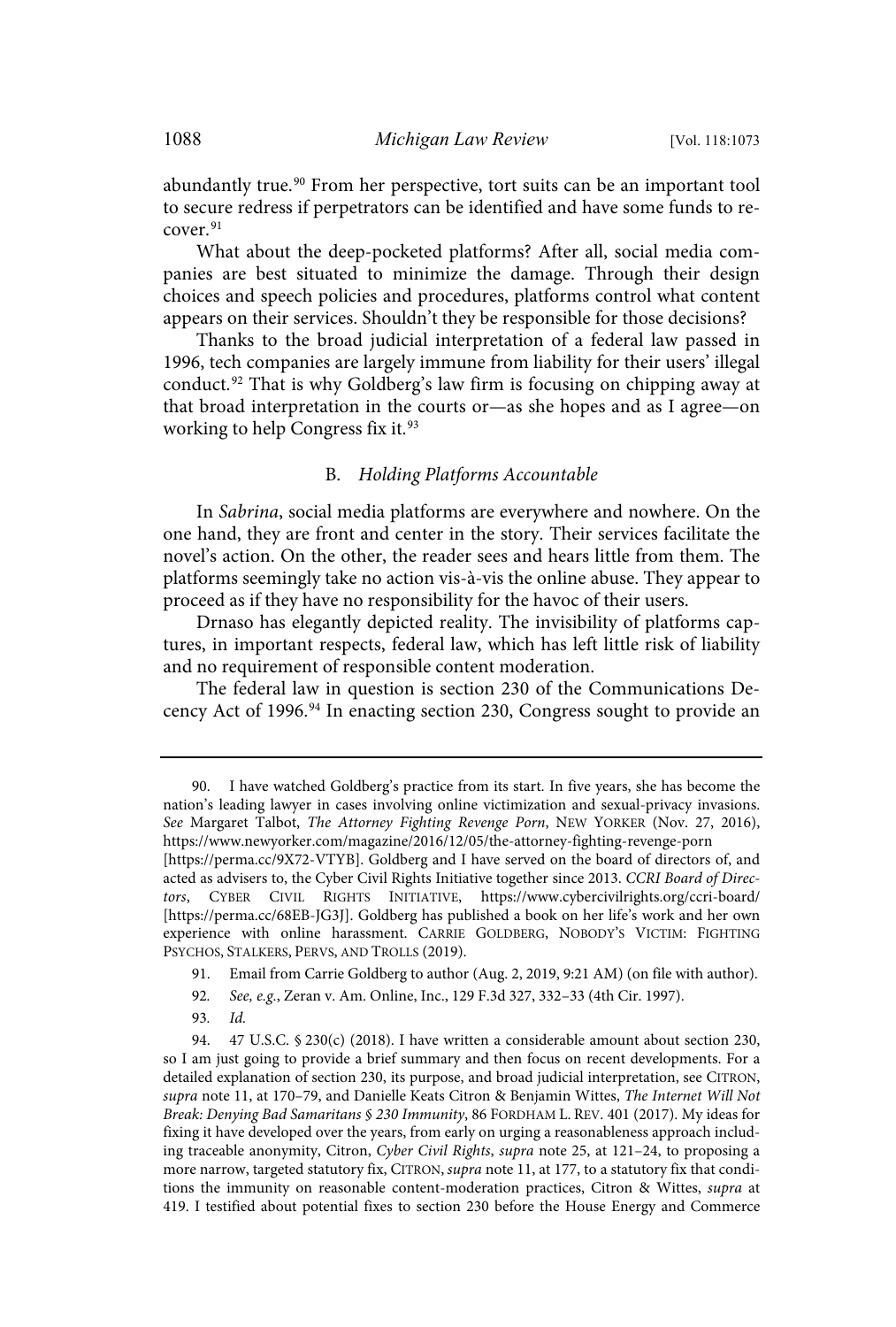incentive to online service providers to moderate "offensive" content. <sup>95</sup> That incentive was immunity from liability as publishers or speakers for filtering or blocking too much or too little of their users' online speech. 96

Section 230's immunity provision has been broadly interpreted in the courts. <sup>97</sup> Section 230 would immunize platforms from liability for claims related to the posting of defamatory falsehoods, threats, and personal information. <sup>98</sup> The immunity would stick even if platforms knew about users' tortious and illegal activity and refused to do anything.<sup>99</sup> It would stick even if platforms urged users to engage in tortious and illegal activity. <sup>100</sup> And it would stick even if platforms designed their sites to enhance the visibility of content that would obviously involve tortious and illegal activity.<sup>101</sup> The takeaway message to victims is "too bad, so sad."

Goldberg has been fighting to change the overbroad interpretation of section 230. Her client, Matthew Herrick, sued Grindr for negligently designing its dating app.<sup>102</sup> Grindr was notified approximately 100 times that Herrick's ex-boyfriend was impersonating him on the app, sharing his nude images, claiming he had rape fantasies, and providing his home address.<sup>103</sup> Herrick's ex's use of Grindr was endangering his life.<sup>104</sup> As many as twenty-

95. CITRON, *supra* note 11, at 170-73.

96. Citron & Wittes, *supra* note 94, at 404–06. Section 230(c), entitled "Protection for 'Good Samaritan' blocking and screening of offensive material," has two key provisions. Section 230(c)(1) provides that online service providers will not be treated as publishers or speakers of user-generated content. 47 U.S.C. § 230(c)(1). Section 230(c)(2) says that online service providers will not be held liable for good-faith filtering or blocking of user-generated content. Id.  $\delta$  230(c)(2). Section 230 carves out exceptions from its immunity provisions—federal criminal law, intellectual property law, and the Electronic Privacy Communications Act. Id. § 230(e).

- 97. Citron & Wittes, *supra* note 94, at 406-10.
- 98. See id. at 413–14.
- 99. See id. at 414.
- 100. Id. at 408.

101. Danielle Keats Citron, Section 230's Challenge to Civil Rights and Civil Liberties, KNIGHT FIRST AMEND. INST. (Apr. 6, 2018), https://knightcolumbia.org/content/section-230schallenge-civil-rights-and-civil-liberties [https://perma.cc/NCD6-2NVW]. See generally Olivier Sylvain, Intermediary Design Duties, 50 CONN. L. REV. 203 (2018).

- 102. Herrick v. Grindr, LLC, 306 F. Supp. 3d 579 (S.D.N.Y. 2018).
- 103. Id. at 585.
- 104. Email from Carrie Goldberg to author, supra note 91.

Committee in October 2019. See Fostering a Healthier Internet to Protect Consumers: Hearing Before the H. Comm. on Energy & Commerce, 116 Cong. (2019) (written testimony of Danielle Keats Citron, Professor of Law, Boston University School of Law), https://docs.house .gov/meetings/IF/IF16/20191016/110075/HHRG-116-IF16-Wstate-CitronD-20191016.pdf [https://perma.cc/8XL9-5L9Z].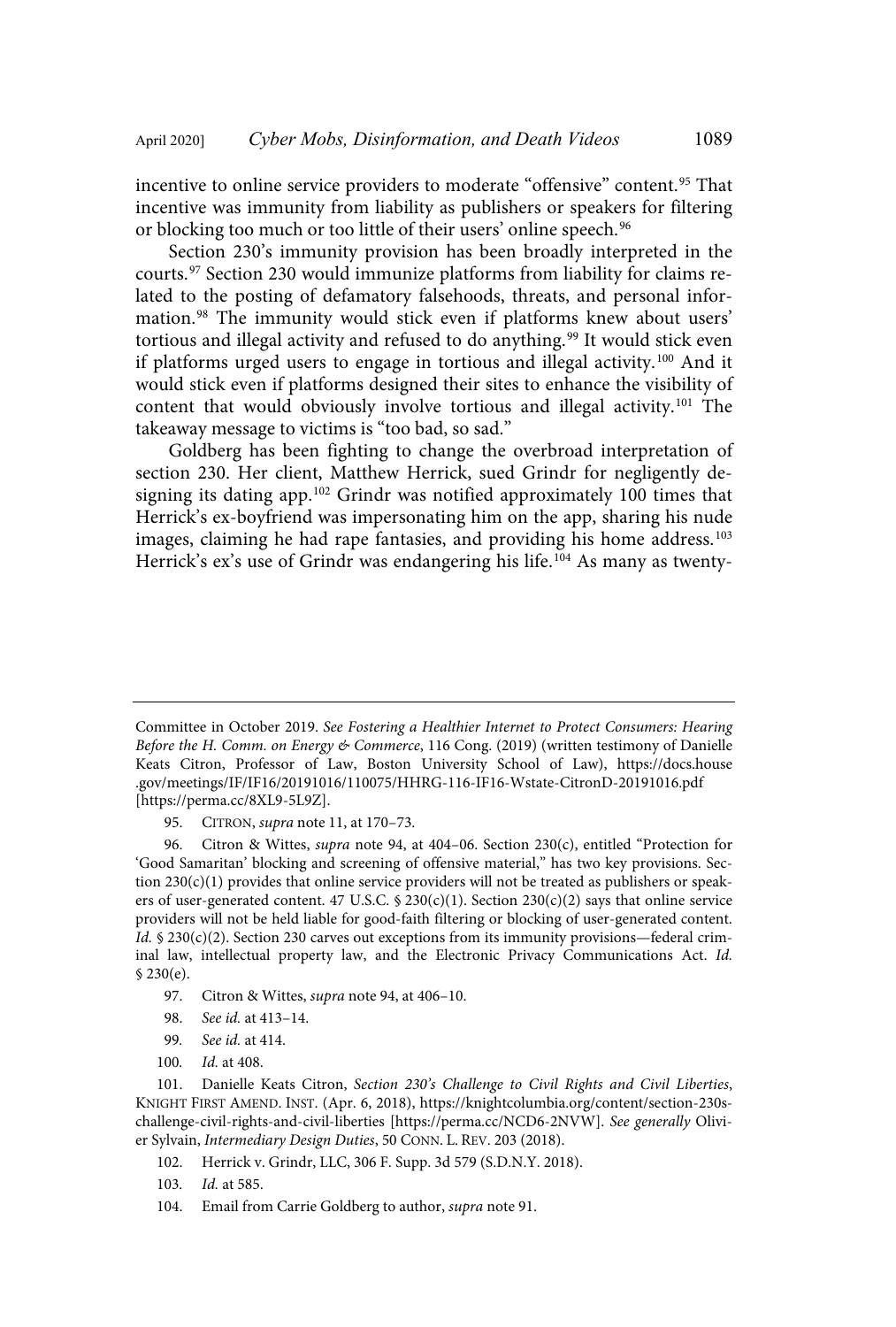three strange men came to his apartment a day.<sup>105</sup> In all, more than a thousand men came to Herrick's apartment.<sup>106</sup>

As Goldberg explains, Grindr was her client's last and only hope for help. <sup>107</sup> Herrick had gotten an order of protection from family court and reported the violations to the police a dozen times.<sup>108</sup> But nothing and no one helped.<sup>109</sup> The order of protection was a paper tiger. Law enforcement took Herrick's complaint but then failed to investigate. Herrick's ex-boyfriend continued to post on Grindr and strangers continued banging on his door. Grindr ignored Herrick's complaints and refused to remove the imposter.<sup>110</sup>

The trial court dismissed Herrick's claims on section 230 grounds,<sup>111</sup> and the Second Circuit upheld that dismissal in a nonprecedential summary order.<sup>112</sup> Goldberg has "all but lost hope in there being a judicial fix to Section 230."<sup>113</sup> She notes that "[i]t used to be that for the cost of an index number, the poorest person in the world could hold the most powerful corporation accountable for the harms they caused. Those days are gone. We need a [legislative] fix."<sup>114</sup>

Goldberg is right. Unlike a few years ago when the notion of doing anything about section 230 was viewed as madness, fixing section 230 is now a real possibility.<sup>115</sup> Mary Anne Franks and I are currently working with federal lawmakers, both Democrats and Republicans, on potential legislative changes to section 230.

Federal lawmakers have expressed interest in the statutory fix proposed by Benjamin Wittes and me to condition immunity on reasonable contentmoderation practices.<sup>116</sup> The relevant part of the statute would read:

107. Email from Carrie Goldberg to author, supra note 91.

108. Id.

116. Indeed, at my recent testimony before the House Intelligence Committee, I engaged in an extensive back and forth with lawmakers about our proposal. See, e.g., Danielle Citron Explains Content Moderation, C-SPAN (June 14, 2019), https://www.c-span.org/video /?c4802966/danielle-citron-explains-content-moderation [https://perma.cc/2GCQ-RW9A]. Tech companies have signaled their support as well. For instance, IBM issued a statement urg-

<sup>105</sup>. Id.

<sup>106.</sup> Sara Ashley O'Brien, 1,100 Strangers Showed Up at His Home for Sex. He Blames Grindr, CNN: BUS. (Apr. 14, 2017, 1:02 PM), https://money.cnn.com/2017/04/14/technology /grindr-lawsuit/index.html [https://perma.cc/978P-HWKL].

<sup>109</sup>. Id.

<sup>110.</sup> Herrick v. Grindr, LLC, 306 F. Supp. 3d 579, 593 (S.D.N.Y. 2018).

<sup>111</sup>. Id.

<sup>112.</sup> Herrick v. Grindr, LLC, 756 F. App'x 586 (2d Cir. 2019).

<sup>113.</sup> Email from Carrie Goldberg to author, supra note 91.

<sup>114</sup>. Id.

<sup>115.</sup> Danielle Citron & Quinta Jurecic, Platform Justice: Content Moderation at an Inflection Point (Hoover Inst., Aegis Series Paper No. 1811, 2018), https://www.hoover.org/sites /default/files/research/docs/citron-jurecic\_webreadypdf.pdf [https://perma.cc/6XZY-9HBF]; Danielle Citron & Quinta Jurecic, Platform Justice: Content Moderation at an Inflection Point, LAWFARE (Sept. 7, 2018, 1:56 PM), https://www.lawfareblog.com/platform-justice-contentmoderation-inflection-point [https://perma.cc/W78N-2STL].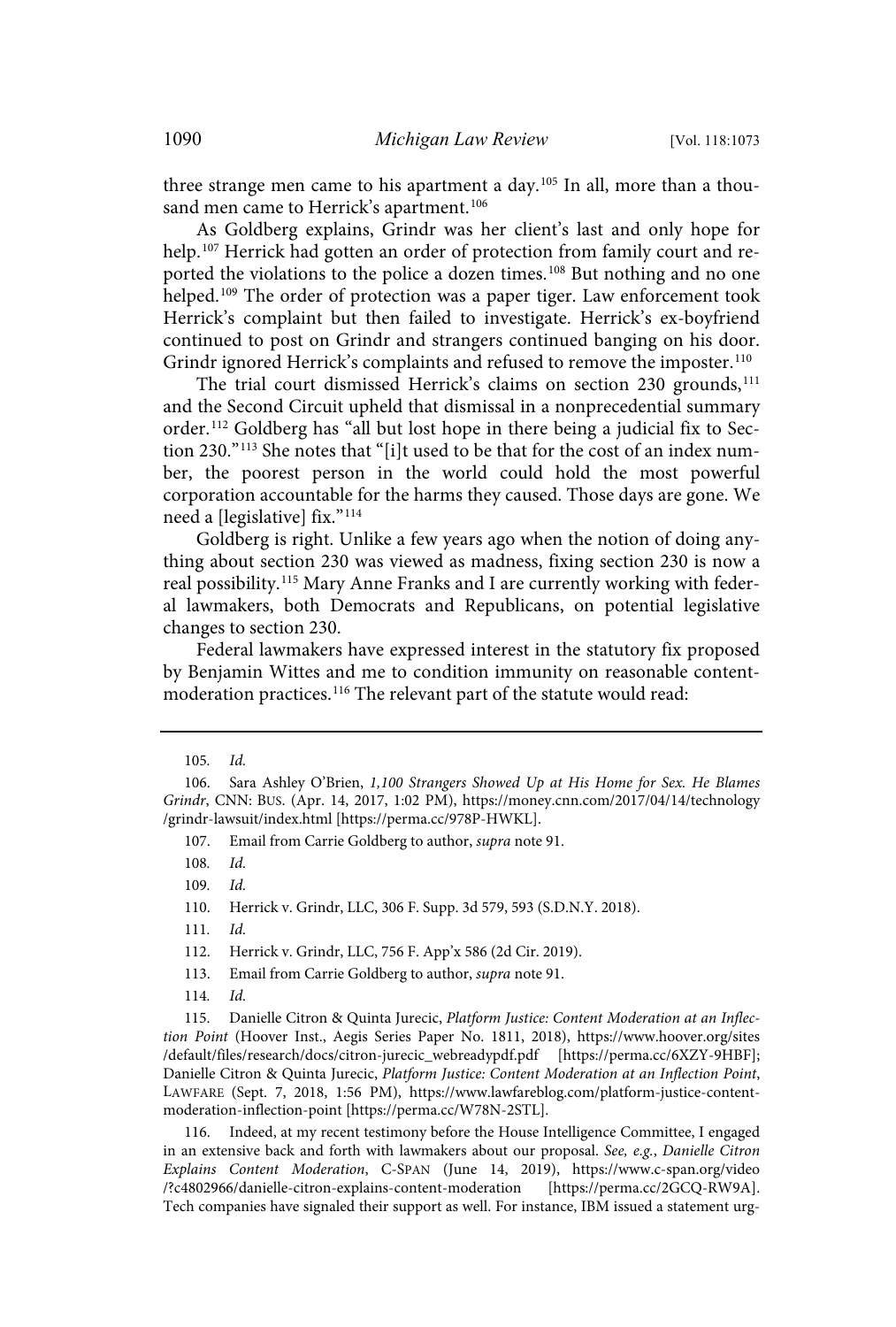No provider or user of an interactive computer service that takes reasonable steps to prevent or address unlawful uses of its services shall be treated as the publisher or speaker of any information provided by another information content provider in any action arising out of the publication of content provided by that information content provider. 117

If adopted, the question before the courts in a motion to dismiss on section 230 grounds would be whether a defendant employed reasonable content-moderation practices. Whether a platform acted reasonably with regard to a specific instance of speech would not be the question. Instead, the court would ask whether the platform engaged in reasonable content-moderation practices writ large and thus earned the immunity.

Goldberg's case against Grindr is a helpful example. Did Grindr engage in reasonable content-moderation practices? Not by my lights. The dating app chose to design its service so that it could not ban abusive users. The app's design is arguably negligent and inherently defective. As Goldberg explains, the company "had a defectively designed and manufactured product since it was not just foreseeable but an arithmetic certainty that if you run a dating app used by millions of people with geo-locating functions, some of them will use it to stalk, rape, harass, and prey." <sup>118</sup> Herrick's struggles—and Grindr's refusal to do anything—provide an illustration of the problem but are not why Grindr should not enjoy section 230 immunity for Herrick's claims. The reason would be Grindr's design choices that amounted to a failure to take reasonable steps to prevent or address unlawful uses of its services.

What about Douglas's message board? If the message board were sued for users' defamation, for instance, the court would assess whether Douglas, as site operator, engaged in reasonable practices to prevent or address illegality. If, as the novel suggests, Douglas engaged in no content moderation in the face of thousands of posts whose titles suggested tortious and illegal conduct, then his speech policies and practices would be found unreasonable. Douglas effectively called for his followers to hound and defame Sabrina's loved ones, further undermining any notion that he acted reasonably in the face of illegality on his site.

#### C. Educating for Our Better Selves

Changing online norms must include efforts at education. Young or old, middle-aged or teenaged, we click, like, link, and share without thinking. We pass on information others share and like, and we think nothing of it. We

ing Congress to adopt our proposal. Ryan Hagemann, A Precision Regulation Approach to Stopping Illegal Activities Online, IBM: THINK POL'Y (July 10, 2019), https://www.ibm.com /blogs/policy/cda-230/ [https://perma.cc/HV4F-S3FD].

<sup>117.</sup> Citron & Wittes, supra note 94, at 419.

<sup>118.</sup> Email from Carrie Goldberg to author, supra note 91.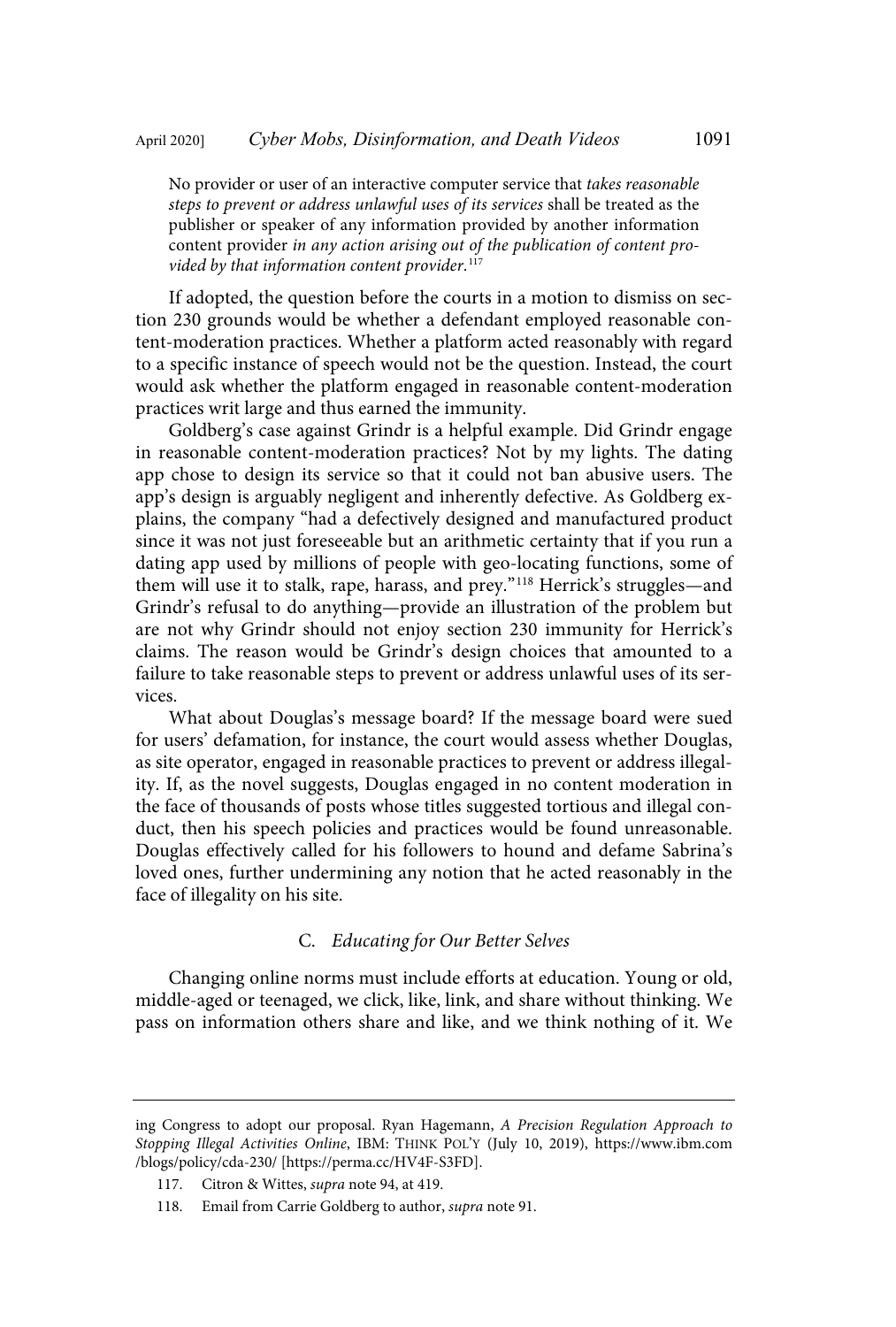write threatening and ominous emails, safe behind a computer or phone screen.

Sabrina brought those human frailties alive by showing us that hundreds upon hundreds of people liked, clicked, and shared the destructive posts. The numbers were staggering—millions downloaded the execution video and more than 600 people wrote to Calvin in a single day.

It is uncontroversial to say that all of us have acted impulsively online. In front of a screen, people feel anonymous. That feeling "frees people to defy social norms."<sup>119</sup> It makes it easier to do and say things that we would never do or say if we were in real space.<sup>120</sup>

When face-to-face with other people, we see their facial expressions and body language. We hear the tone of their voice. Those cues remind us to keep our behavior in check.<sup>121</sup> Because those cues are often absent online, we are more likely to resort to invective. We seem to have forgotten about our shared humanity.<sup>122</sup>

We must do better. We have to acknowledge and discuss the human frailties that lead to our unthinking clicking, liking, downloading, posting, and sharing. We have to consider strategies that can help us stop and think before posting, sharing, and liking content that is salacious, provocative, and simply aligns with our viewpoints.

Right now, schools, teachers, and parents carry the load of that education. Yes, we must continue to educate young people about their responsibilities to other people when using internet-connected tools.<sup>123</sup> We teach kids about drunk driving. We must continue to teach them about the problem of texting, tweeting, emailing, sharing, and posting without thinking about the consequences of their actions.

Yet the broad number of people who fall prey to cognitive biases are far beyond their school years. How do we teach people who are settled in their ways to think about their role in a cyber mob? This is a hard task, but one that we should not avoid.

We need to do a better job engaging in public conversations about online abuse. Advocacy groups like the Cyber Civil Rights Initiative devote considerable energy on social media platforms talking about the perils of online abuse and the harm that it causes. <sup>124</sup> Others can and should do the same.

<sup>119.</sup> CITRON, supra note 11, at 58.

<sup>120</sup>. Id.

<sup>121</sup>. Id. at 59.

<sup>122</sup>. Id.

<sup>123.</sup> EMILY BAZELON, STICKS AND STONES: DEFEATING THE CULTURE OF BULLYING AND REDISCOVERING THE POWER OF CHARACTER AND EMPATHY (2013).

<sup>124</sup>. See What We Do, CYBER CIVIL RIGHTS INITIATIVE, https://www.cybercivilrights.org /our-services/ [https://perma.cc/BAD2-GBMS]. I am the vice president of the nonprofit the Cyber Civil Rights Initiative (CCRI), which was founded by Holly Jacobs to combat nonconsensual pornography. CCRI's mission is to fight for civil rights and liberties in the digital age